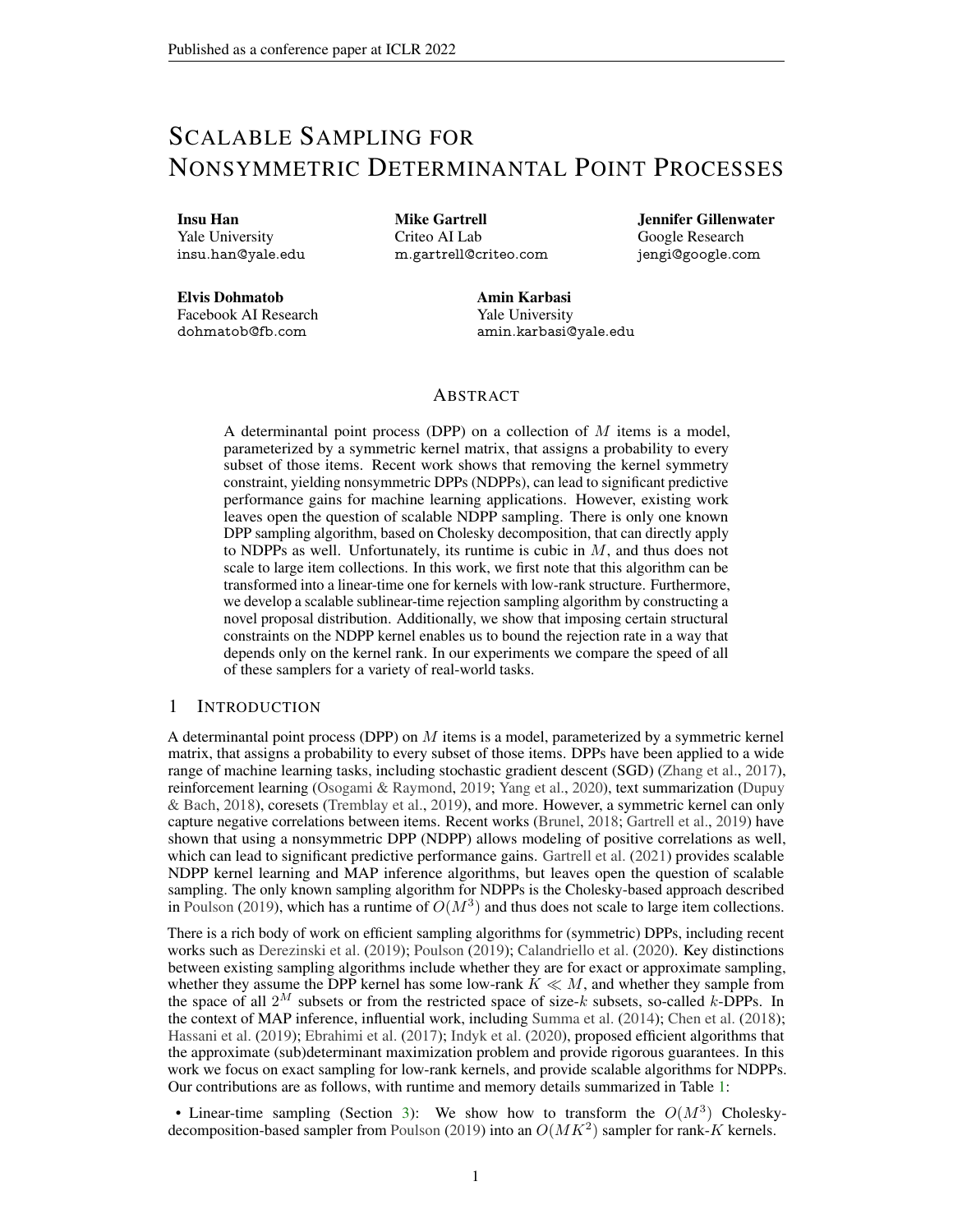<span id="page-1-0"></span>Table 1: Runtime and memory complexities for sampling algorithms developed in this work. M is the size of the entire item set (ground set), and K is the rank of the kernel (often  $K \ll M$  in practice). We use k by the size of the sampled set (often  $k \ll K$  in practice).  $\omega \in [0,1]$  is a data-dependent constant (with our specific learning scheme,  $\omega \ll 1$ ). The sublinear-time rejection algorithm includes a one-time preprocessing step, after which each successive sample only requires "sampling time".

| Sampling algorithm                                          | <b>Preprocessing time</b> | Sampling time                                            | <b>Memory</b>      |  |
|-------------------------------------------------------------|---------------------------|----------------------------------------------------------|--------------------|--|
| Linear-time Cholesky-based<br>Sublinear-time rejection      | $O(MK^2)$                 | $O(MK^2)$<br>$O((k^3 \log M + k^4 + K)(1 + \omega)^K)^*$ | O(MK)<br>$O(MK^2)$ |  |
| * This assumes some orthogonality constraint on the kernel. |                           |                                                          |                    |  |

• Sublinear-time sampling (Section [4\)](#page-3-0): Using rejection sampling, we show how to leverage existing sublinear-time samplers for symmetric DPPs to implement a sublinear-time sampler for a subclass of NDPPs that we call orthogonal NDPPs (ONDPPs).

• Learning with orthogonality constraints (Section [5\)](#page-6-0): We show that the scalable NDPP kernel learning of [Gartrell et al.](#page-10-3) [\(2021\)](#page-10-3) can be slightly modified to impose an orthogonality constraint, yielding the ONDPP subclass. The constraint allows us to control the rejection sampling algorithm's rejection rate, ensuring its scalability. Experiments suggest that the predictive performance of the kernels is not degraded by this change.

For a common large-scale setting where  $M$  is 1 million, our sublinear-time sampler results in runtime that is hundreds of times faster than the linear-time sampler. In the same setting, our linear-time sampler provides runtime that is millions of times faster than the only previously known NDPP sampling algorithm, which has cubic time complexity and is thus impractical in this scenario.

# 2 BACKGROUND

**Notation.** We use  $[M] := \{1, \ldots, M\}$  to denote the set of items 1 through M. We use  $I_K$  to denote the K-by-K identity matrix, and often write  $I := I_M$  when the dimensionality should be clear from context. Given  $L \in \mathbb{R}^{\tilde{M} \times \tilde{M}}$ , we use  $L_{i,j}$  to denote the entry in the *i*-th row and *j*-th column, and  $L_{A,B} \in \mathbb{R}^{|A| \times |B|}$  for the submatrix formed by taking rows A and columns B. We also slightly abuse notation to denote principal submatrices with a single subscript,  $L_A := L_{A,A}$ .

Kernels. As discussed earlier, both (symmetric) DPPs and NDPPs define a probability distribution over all  $2^M$  subsets of a ground set  $[M]$ . The distribution is parameterized by a kernel matrix  $L \in \mathbb{R}^{M \times M}$  and the probability of a subset  $Y \subseteq [M]$  is defined to be  $Pr(Y) \propto det(L_Y)$ . For this to define a valid distribution, it must be the case that  $\det(L_Y) \geq 0$  for all Y. For symmetric DPPs, the non-negativity requirement is identical to a requirement that  $L$  be positive semi-definite (PSD). For nonsymmetric DPPs, there is no such simple correspondence, but prior work such as [Gartrell et al.](#page-10-2) [\(2019;](#page-10-2) [2021\)](#page-10-3) has focused on PSD matrices for simplicity.

Normalizing and marginalizing. The normalizer of a DPP or NDPP distribution can also be written as a single determinant:  $\sum_{Y \subseteq [M]} \det(L_Y) = \det(L + I)$  [\(Kulesza & Taskar,](#page-10-8) [2012,](#page-10-8) Theorem 2.1). Additionally, the marginal probability of a subset can be written as a determinant:  $Pr(A \subseteq Y)$  =  $\det(K_A)$ , for  $K := \tilde{I} - (\tilde{L} + I)^{-1}$  [\(Kulesza & Taskar,](#page-10-8) [2012,](#page-10-8) Theorem 2.2)[\\*](#page-1-1), where  $K$  is typically called the marginal kernel.

**Intuition.** The diagonal element  $K_{i,i}$  is the probability that item i is included in a set sampled from the model. The 2-by-2 determinant  $\det(K_{\{i,j\}}) = K_{i,j}K_{j,j} - K_{i,j}K_{j,j}$  is the probability that both i and j are included in the sample. A symmetric DPP has a symmetric marginal kernel, meaning  $K_{i,j} = K_{j,i}$ , and hence  $K_{i,i}\dot{K}_{j,j} - \dot{K}_{i,j}K_{j,i} \leq K_{i,i}K_{j,j}$ . This implies that the probability of including both i and j in the sampled set cannot be greater than the product of their individual inclusion probabilities. Hence, symmetric DPPs can only encode negative correlations. In contrast, NDPPs can have  $K_{i,j}$  and  $K_{j,i}$  with differing signs, allowing them to also capture positive correlations.

### <span id="page-1-2"></span>2.1 RELATED WORK

Learning. [Gartrell et al.](#page-10-3) [\(2021\)](#page-10-3) proposes a low-rank kernel decomposition for NDPPs that admits linear-time learning. The decomposition takes the form  $L := \overline{V}V^{\top} + B(D - D^{\top})B^{\top}$  for

<span id="page-1-1"></span><sup>\*</sup>The proofs in [Kulesza & Taskar](#page-10-8) [\(2012\)](#page-10-8) typically assume a symmetric kernel, but this particular one does not rely on the symmetry.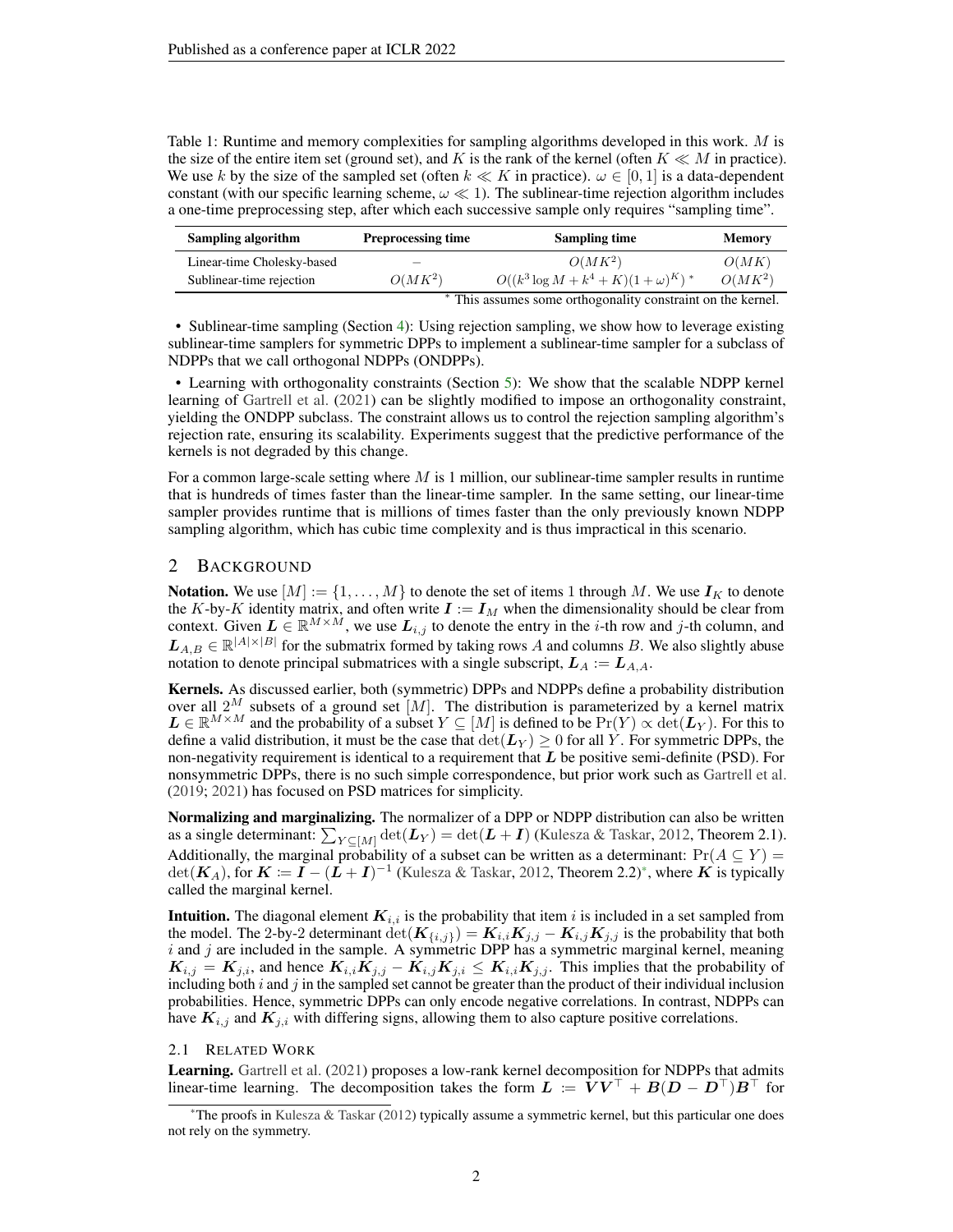<span id="page-2-1"></span>Algorithm 1 Cholesky-based NDPP sampling [\(Poulson,](#page-10-4) [2019,](#page-10-4) Algorithm 1)

|    | 1: procedure SAMPLECHOLESKY( $K$ )                                                                                       | $\triangleright$ marginal kernel factorization Z, W                                                                        |
|----|--------------------------------------------------------------------------------------------------------------------------|----------------------------------------------------------------------------------------------------------------------------|
| 2: | $Y \leftarrow \emptyset$                                                                                                 | $\boldsymbol{O} \leftarrow \boldsymbol{W}$                                                                                 |
| 3: | for $i = 1$ to M do                                                                                                      |                                                                                                                            |
| 4: | $p_i \leftarrow K_{i,i}$                                                                                                 | $p_i \leftarrow \boldsymbol{z}_i^\top \boldsymbol{Q} \boldsymbol{z}_i$                                                     |
| 5: | $u \leftarrow \text{uniform}(0, 1)$                                                                                      |                                                                                                                            |
| 6: | <b>if</b> $u \leq p_i$ then $Y \leftarrow Y \cup \{i\}$                                                                  |                                                                                                                            |
| 7: | else $p_i \leftarrow p_i - 1$                                                                                            |                                                                                                                            |
| 8: | $\mathbf{K}_A \leftarrow \mathbf{K}_A - \frac{\mathbf{K}_{A,i}\mathbf{K}_{i,A}}{p_i}$ for $A \coloneqq \{i+1,\ldots,M\}$ | $\boldsymbol{Q} \leftarrow \boldsymbol{Q} - \frac{\boldsymbol{Q}\boldsymbol{z}_i\boldsymbol{z}_i^\top\boldsymbol{Q}}{p_z}$ |
| 9: | return $Y$                                                                                                               |                                                                                                                            |

<span id="page-2-3"></span> $V, B \in \mathbb{R}^{M \times K}$ , and  $D \in \mathbb{R}^{K \times K}$ . The  $VV^{\top}$  component is a rank-K symmetric matrix, which can model negative correlations between items. The  $B(D - D<sup>T</sup>)B<sup>T</sup>$  component is a rank-K skewsymmetric matrix, which can model positive correlations between items. For compactness of notation, we will write  $L = ZXZ^\top$ , where  $Z = \begin{bmatrix} V & B \end{bmatrix} \in \mathbb{R}^{M \times 2K}$ , and  $X = \begin{bmatrix} I_K & 0 \\ 0 & D - D^\top \end{bmatrix}$  $\Big] \in \mathbb{R}^{2K \times 2K}.$ The marginal kernel in this case also has a rank- $2K$  decomposition, as can be shown via application of the Woodbury matrix identity:

<span id="page-2-4"></span>
$$
\boldsymbol{K} \coloneqq \boldsymbol{I} - (\boldsymbol{I} + \boldsymbol{L})^{-1} = \boldsymbol{Z} \boldsymbol{X} \left( \boldsymbol{I}_{2K} + \boldsymbol{Z}^{\top} \boldsymbol{Z} \boldsymbol{X} \right)^{-1} \boldsymbol{Z}^{\top}.
$$
 (1)

Note that the matrix to be inverted can be computed from  $\mathbf Z$  and  $\mathbf X$  in  $O(MK^2)$  time, and the inverse itself takes  $O(K^3)$  time. Thus, K can be computed from L in time  $O(MK^2)$ . We will develop sampling algorithms for this decomposition, as well as an orthogonality-constrained version of it. We use  $W = X (I_{2K} + Z^{\top}ZX)^{-1}$  in what follows so that we can compactly write  $K = ZWZ^{\top}$ .

Sampling. While there are a number of exact sampling algorithms for DPPs with symmetric kernels, the only published algorithm that clearly can directly apply to NDPPs is from [Poulson](#page-10-4) [\(2019\)](#page-10-4) (see Theorem 2 therein). This algorithm begins with an empty set  $Y = \emptyset$  and iterates through the M items, deciding for each whether or not to include it in Y based on all of the previous inclusion/exclusion decisions. [Poulson](#page-10-4) [\(2019\)](#page-10-4) shows, via the Cholesky decomposition, that the necessary conditional probabilities can be computed as follows:

$$
\Pr\left(j \in Y \mid i \in Y\right) = \frac{\Pr(\{i, j\} \subseteq Y)}{\Pr(i \in Y)} = \mathbf{K}_{j,j} - (\mathbf{K}_{j,i}\mathbf{K}_{i,j}) / \mathbf{K}_{i,i},\tag{2}
$$

$$
\Pr(j \in Y \mid i \notin Y) = \frac{\Pr(j \in Y) - \Pr(\{i, j\} \subseteq Y)}{\Pr(i \notin Y)} = K_{j,j} - (K_{j,i}K_{i,j})/(K_{i,i} - 1). \tag{3}
$$

Algorithm [1](#page-2-1) (left-hand side) gives pseudocode for this Cholesky-based sampling algorithm<sup>[†](#page-2-2)</sup>. There has also been some recent work on *approximate* sampling for fixed-size k-NDPPs: [Alimoham](#page-9-6)[madi et al.](#page-9-6) [\(2021\)](#page-9-6) provide a Markov chain Monte Carlo (MCMC) algorithm and prove that the overall runtime to approximate  $\varepsilon$ -close total variation distance is bounded by  $O(M^2k^3 \log(1/(\varepsilon \Pr(Y_0))),$ where  $Pr(Y_0)$  is probability of an initial state  $Y_0$ . Improving this runtime is an interesting avenue for future work, but for this paper we focus on exact sampling.

# <span id="page-2-0"></span>3 LINEAR-TIME CHOLESKY-BASED SAMPLING

In this section, we show that the  $O(M^3)$  runtime of the Cholesky-based sampler from [Poulson](#page-10-4) [\(2019\)](#page-10-4) can be significantly improved when using the low-rank kernel decomposition of [Gartrell et al.](#page-10-3) [\(2021\)](#page-10-3). First, note that Line [8](#page-2-3) of Algorithm [1,](#page-2-1) where all marginal probabilities are updated via an  $(M - i)$ -by- $(M - i)$  matrix subtraction, is the most costly part of the algorithm, making overall time and memory complexities  $O(M^3)$  and  $O(M^2)$ , respectively. However, when the DPP kernel is given by a low-rank decomposition, we observe that marginal probabilities can be updated by matrix-vector

<span id="page-2-2"></span><sup>†</sup>Cholesky decomposition is defined only for a symmetric positive definite matrix. However, we use the term "Cholesky" from [Poulson](#page-10-4) [\(2019\)](#page-10-4) to maintain consistency with this work, although Algorithm [1](#page-2-1) is valid for nonsymmetric matrices.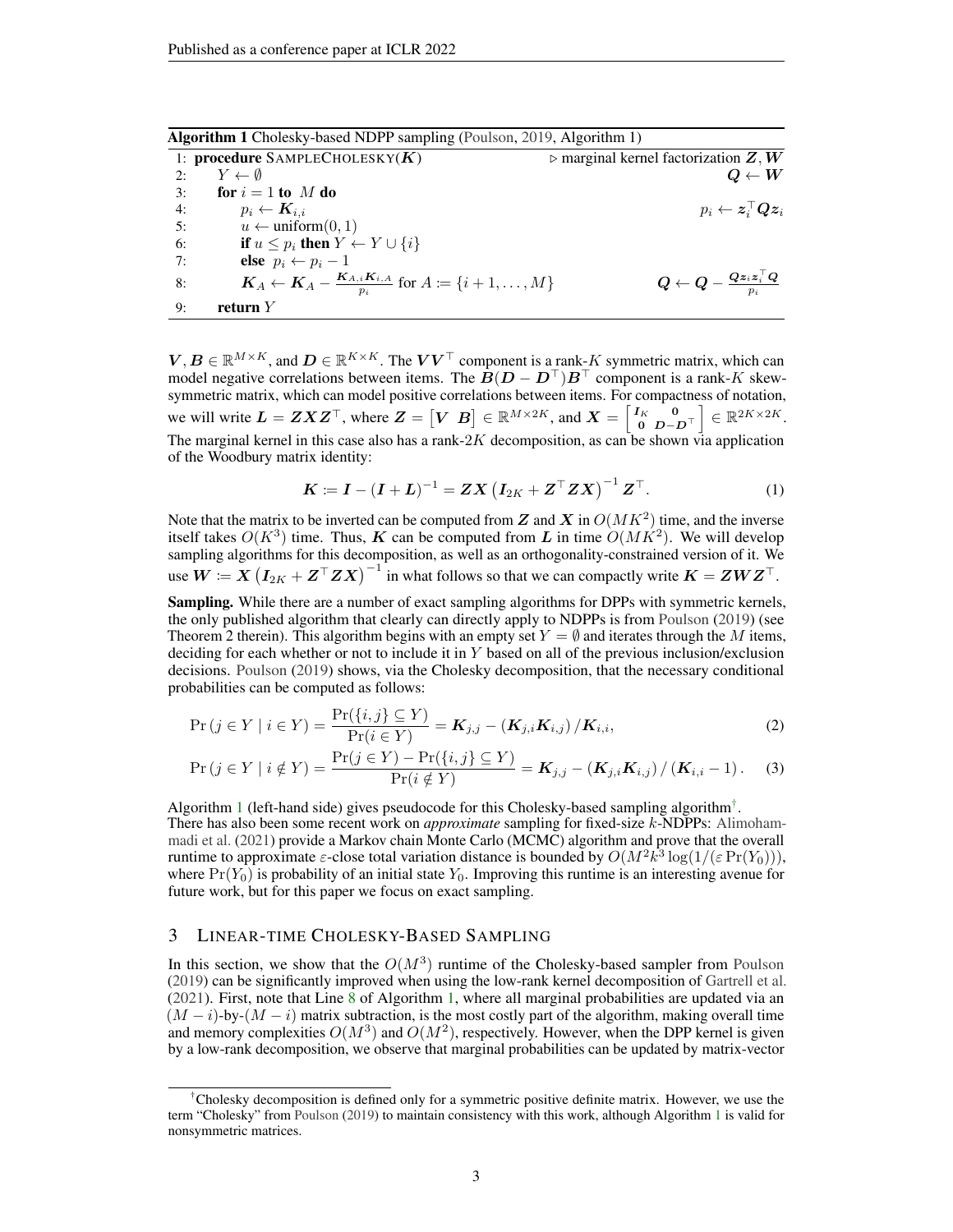<span id="page-3-4"></span>

|     | <b>Algorithm 2</b> Rejection NDPP sampling                                                                                                                                                                                    | (Tree-based sampling)                                                                              |
|-----|-------------------------------------------------------------------------------------------------------------------------------------------------------------------------------------------------------------------------------|----------------------------------------------------------------------------------------------------|
|     | 1: <b>procedure</b> PREPROCESS $(V, B, D)$                                                                                                                                                                                    |                                                                                                    |
| 2:  | $\{(\sigma_i, \mathbf{y}_{2i-1}, \mathbf{y}_{2i})\}_{i=1}^{K/2} \leftarrow \text{YoulADECOMPOSE}(\mathbf{B}, \mathbf{D})^{\ddagger}$                                                                                          |                                                                                                    |
| 3:  | $\hat{X} \leftarrow \text{diag}(\boldsymbol{I}_K, \sigma_1, \sigma_1, \ldots, \sigma_{K/2}, \sigma_{K/2})$                                                                                                                    |                                                                                                    |
| 4:  | $\boldsymbol{Z} \leftarrow [\boldsymbol{V}, \boldsymbol{y}_1, \dots, \boldsymbol{y}_K]$                                                                                                                                       | $\{(\lambda_i, z_i)\}_{i=1}^{2K} \leftarrow$ EIGENDECOMPOSE $(\mathbf{Z}\hat{\mathbf{X}}^{1/2})$   |
|     |                                                                                                                                                                                                                               | $\mathcal{T} \leftarrow \text{CONTRUCTTREE}(M,[\boldsymbol{z}_1,\ldots,\boldsymbol{z}_{2K}]^\top)$ |
| 5:  | return $Z, \hat{X}$                                                                                                                                                                                                           | return $\mathcal{T}, \{(\lambda_i, z_i)\}_{i=1}^{2K}$                                              |
| 6:  | procedure SAMPLEREJECT( $V, B, D, Z, \overline{X}$ )                                                                                                                                                                          | $\triangleright$ tree T, eigen pair $\{(\lambda_i, z_i)\}_{i=1}^{2K}$ of $\overline{ZXZ}$          |
| 7:  | while true do                                                                                                                                                                                                                 |                                                                                                    |
| 8:  | $Y \leftarrow$ SAMPLEDPP $(Z\hat{X}Z^{\top})$                                                                                                                                                                                 | Y $\leftarrow$ SAMPLEDPP $(\mathcal{T}, \{(\lambda_i, z_i)\}_{i=1}^{2K})$                          |
| 9:  | $u \leftarrow \text{uniform}(0, 1)$                                                                                                                                                                                           |                                                                                                    |
| 10: | $p \leftarrow \frac{\text{det}([\boldsymbol{V} \boldsymbol{V}^\top + \boldsymbol{B} (\boldsymbol{D} - \boldsymbol{D}^\top) \boldsymbol{B}^\top]_Y)}{\text{det}([\boldsymbol{Z} \boldsymbol{\hat{X}} \boldsymbol{Z}^\top]_Y)}$ |                                                                                                    |
| 11: | if $u \leq p$ then break                                                                                                                                                                                                      |                                                                                                    |
| 12: | return $Y$                                                                                                                                                                                                                    |                                                                                                    |

multiplications of dimension  $2K$ , regardless of M. In more detail, suppose we have the marginal kernel  $K = ZWZ^{\top}$  as in Eq. [\(1\)](#page-2-4) and let  $z_i$  be the j-th row vector in Z. Then, for  $i \neq j$ :

<span id="page-3-2"></span>
$$
\Pr\left(j \in Y \mid i \in Y\right) = \mathbf{K}_{j,j} - (\mathbf{K}_{j,i}\mathbf{K}_{i,j})/\mathbf{K}_{i,i} = \mathbf{z}_j^\top \left(\mathbf{W} - \frac{(\mathbf{W}\mathbf{z}_i)(\mathbf{z}_i^\top \mathbf{W})}{\mathbf{z}_i^\top \mathbf{W} \mathbf{z}_i}\right) \mathbf{z}_j,\qquad(4)
$$

<span id="page-3-3"></span>
$$
\Pr\left(j \in Y \mid i \notin Y\right) = \mathbf{z}_j^{\top} \left(\mathbf{W} - \frac{(\mathbf{W}\mathbf{z}_i)(\mathbf{z}_i^{\top}\mathbf{W})}{\mathbf{z}_i^{\top}\mathbf{W}\mathbf{z}_i - 1}\right) \mathbf{z}_j. \tag{5}
$$

The conditional probabilities in Eqs. [\(4\)](#page-3-2) and [\(5\)](#page-3-3) are of bilinear form, and the  $z_j$  do not change during sampling. Hence, it is enough to update the  $2K$ -by- $2K$  inner matrix at each iteration, and obtain the marginal probability by multiplying this matrix by  $z_i$ . The details are shown on the right-hand side of Algorithm [1.](#page-2-1) The overall time and memory complexities are  $O(MK^2)$  and  $O(MK)$ , respectively.

# <span id="page-3-0"></span>4 SUBLINEAR-TIME REJECTION SAMPLING

Although the Cholesky-based sampler runs in time linear in  $M$ , even this is too expensive for the large M that are often encountered in real-world datasets. To improve runtime, we consider *rejection sampling* [\(Von Neumann,](#page-11-2) [1963\)](#page-11-2). Let  $p$  be the target distribution that we aim to sample, and let q be any distribution whose support corresponds to that of  $p$ ; we call q the proposal distribution. Assume that there is a universal constant U such that  $p(x) \leq Uq(x)$  for all x. In this setting, rejection sampling draws a sample x from q and accepts it with probability  $p(x)/(Uq(x))$ , repeating until an acceptance occurs. The distribution of the resulting samples is  $p$ . It is important to choose a good proposal distribution  $q$  so that sampling is efficient and the number of rejections is small.

### <span id="page-3-5"></span>4.1 PROPOSAL DPP CONSTRUCTION

Our first goal is to find a proposal DPP with symmetric kernel  $\hat{L}$  that can upper-bound all probabilities of samples from the NDPP with kernel  $L$  within a constant factor. To this end, we expand the determinant of a principal submatrix,  $\det(L_Y)$ , using the spectral decomposition of the NDPP kernel. Such a decomposition essentially amounts to combining the eigendecomposition of the symmetric part of  $\bf{L}$  with the Youla decomposition [\(Youla,](#page-11-3) [1961\)](#page-11-3) of the skew-symmetric part.

Specifically, suppose  $\{(\sigma_j, y_{2j-1}, y_{2j})\}_{j=1}^{K/2}$  is the Youla decomposition of  $B(D - D<sup>\top</sup>)B<sup>\top</sup>$  (see Appendix [D](#page-14-0) for more details), that is,

$$
\boldsymbol{B}(\boldsymbol{D} - \boldsymbol{D}^{\top})\boldsymbol{B}^{\top} = \sum_{j=1}^{K/2} \sigma_j \left( \boldsymbol{y}_{2j-1} \boldsymbol{y}_{2j}^{\top} - \boldsymbol{y}_{2j} \boldsymbol{y}_{2j-1}^{\top} \right). \tag{6}
$$

<span id="page-3-1"></span><sup>‡</sup> Pseudo-code of YOULADECOMPOSE is provided in Algorithm [4.](#page-14-1) See Appendix [D.](#page-14-0)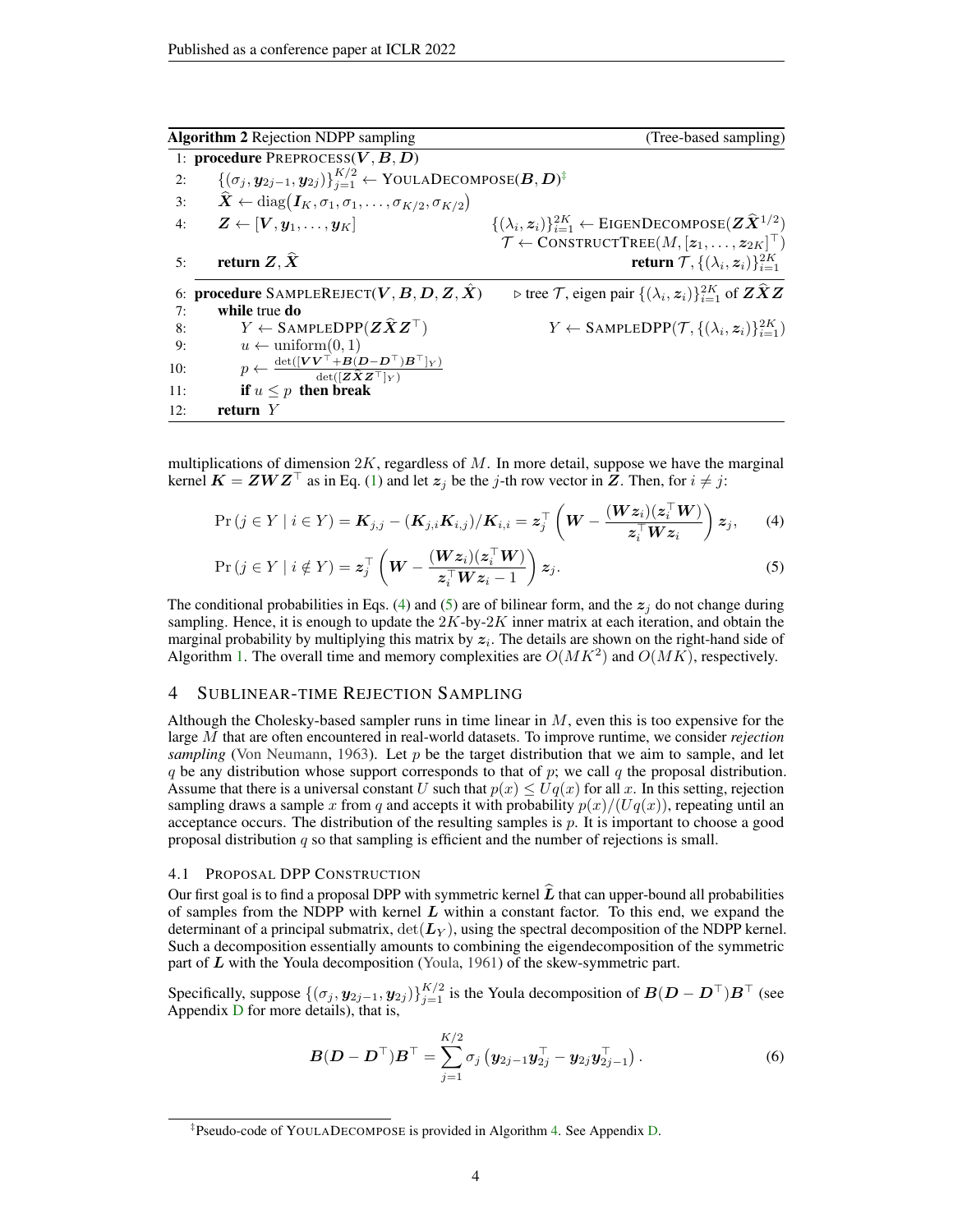Then we can simply write  $L = ZXZ^{\top}$ , for  $Z := [V, y_1, \dots, y_K] \in \mathbb{R}^{M \times 2K}$ , and

<span id="page-4-0"></span>
$$
\boldsymbol{X} \coloneqq \text{diag}\left(\boldsymbol{I}_K, \begin{bmatrix} 0 & \sigma_1 \\ -\sigma_1 & 0 \end{bmatrix}, \dots, \begin{bmatrix} 0 & \sigma_{K/2} \\ -\sigma_{K/2} & 0 \end{bmatrix}\right). \tag{7}
$$

Now, consider defining a related but *symmetric* PSD kernel  $\hat{L} = Z\hat{X}Z^{\top}$  with  $\hat{X} =$ Now, consider defining a related but *symmetric* PSD kernel  $L = Z X Z^{\dagger}$  with  $X :=$ <br>diag  $(I_K, \sigma_1, \sigma_1, \ldots, \sigma_{K/2}, \sigma_{K/2})$ . All determinants of the principal submatrices of  $\hat{L} = Z \hat{X} Z^{\top}$ upper-bound those of  $L$ , as stated below.

<span id="page-4-2"></span>**Theorem 1.** For every subset  $Y \subseteq [M]$ , it holds that  $\det(L_Y) \leq \det(\widehat{L}_Y)$ . Moreover, equality holds *when the size of* Y *is equal to the rank of* L*.*

*Proof sketch*: From the Cauchy-Binet formula, the determinants of  $L_Y$  and  $\tilde{L}_Y$  for all  $Y \subseteq$  $[M], |Y| \leq 2K$  can be represented as

$$
\det(\mathbf{L}_Y) = \sum_{I \subseteq [K], |I| = |Y|} \sum_{J \subseteq [K], |J| = |Y|} \det(\mathbf{X}_{I,J}) \det(\mathbf{Z}_{Y,I}) \det(\mathbf{Z}_{Y,J}), \tag{8}
$$

<span id="page-4-1"></span>
$$
\det(\widehat{\boldsymbol{L}}_{Y}) = \sum_{I \subseteq [2K], |I| = |Y|} \det(\widehat{\boldsymbol{X}}_{I}) \det(\boldsymbol{Z}_{Y,I})^{2}.
$$
\n(9)

Many of the terms in Eq.  $(8)$  are actually zero due to the block-diagonal structure of  $X$ . For example, note that if  $1 \in I$  but  $1 \notin J$ , then there is an all-zeros row in  $X_{I,J}$ , making  $\det(X_{I,J}) = 0$ . We show that each  $X_{I,J}$  with nonzero determinant is a block-diagonal matrix with diagonal entries among  $\pm \sigma_j$ , or  $\begin{bmatrix} 0 & \sigma_j \\ -\sigma_j & 0 \end{bmatrix}$ . With this observation, we can prove that  $\det(\mathbf{X}_{I,J})$  is upper-bounded by  $\det(\hat{\mathbf{X}}_I)$  $\sum_{j}$ ,  $\sum_{j}$   $\sum_{j}$   $\sum_{j}$  or  $\left[\frac{1}{\sigma_j}$  or det $(\hat{\boldsymbol{X}}_j)$ . Then, through application of the rearrangement inequality, we can upper-bound the sum or det( $X_J$ ). Then, through application of the rearrangement inequality, we can upper-bound the sum of the det( $X_{I,J}$ ) det( $Z_{Y,I}$ ) det( $Z_{Y,J}$ ) in Eq. [\(8\)](#page-4-0) with a sum over det( $\hat{X}_I$ ) det( $Z_{Y,I}$ )<sup>2</sup>. Finally, we show that the number of non-zero terms in Eq. [\(8\)](#page-4-0) is identical to the number of non-zero terms in Eq. [\(9\)](#page-4-1). Combining these gives us the desired inequality  $\det(L_Y) \leq \det(\widehat{L}_Y)$ . The full proof of Theorem [1](#page-4-2) is in Appendix [E.1.](#page-15-0)

Now, recall that the normalizer of a DPP (or NDPP) with kernel L is  $\det(L + I)$ . The ratio of probability of the NDPP with kernel L to that of a DPP with kernel  $\hat{L}$  is thus:

$$
\frac{\Pr_{\tilde{L}}(Y)}{\Pr_{\tilde{L}}(Y)} = \frac{\det(L_Y)/\det(L + I)}{\det(\hat{L}_Y)/\det(\hat{L} + I)} \le \frac{\det(\hat{L} + I)}{\det(L + I)},
$$

where the inequality follows from Theorem [1.](#page-4-2) This gives us the necessary universal constant  $U$ upper-bounding the ratio of the target distribution to the proposal distribution. Hence, given a sample Y drawn from the DPP with kernel  $\widehat{L}$ , we can use acceptance probability  $Pr_L(Y)/(U Pr_{\widehat{L}}(Y)) =$  $\det(L_Y) / \det(\hat{L}_Y)$ . Pseudo-codes for proposal construction and rejection sampling are given in Algorithm [2.](#page-3-4) Note that to derive  $\hat{L}$  from  $L$  it suffices to run the Youla decomposition of  $B(D D^{\top}$ ) $B^{\top}$ , because the difference is only in the skew-symmetric part. This decomposition can run in  $O(MK^2)$  time; more details are provided in Appendix [D.](#page-14-0) Since  $\hat{L}$  is a symmetric PSD matrix, we can apply existing fast DPP sampling algorithms to sample from it. In particular, in the next section we combine a fast tree-based method with rejection sampling.

#### 4.2 SUBLINEAR-TIME TREE-BASED SAMPLING

There are several DPP sampling algorithms that run in sublinear time, such as tree-based [\(Gillenwater](#page-10-9) [et al.,](#page-10-9) [2019\)](#page-10-9) and intermediate [\(Derezinski et al.,](#page-9-2) [2019\)](#page-9-2) sampling algorithms. Here, we consider applying the former, a tree-based approach, to sample from the proposal distribution defined by  $L$ .

We give some details of the sampling procedure, as in the course of applying it we discovered an optimization that slightly improves on the runtime of prior work. Formally, let  $\{(\lambda_i, z_i)\}_{i=1}^{2K}$  be the eigendecomposition of  $\widehat{L}$  and  $\mathbf{Z} := [z_1, \ldots, z_{2K}] \in \mathbb{R}^{M \times 2K}$ . As shown in [Kulesza & Taskar](#page-10-8) [\(2012,](#page-10-8) Lemma 2.6), for every  $Y \subseteq [M], |Y| \leq 2K$ , the probability of Y under DPP with  $\hat{L}$  can be written:

<span id="page-4-3"></span>
$$
\Pr_{\widehat{\mathbf{L}}}(Y) = \frac{\det(\widehat{\mathbf{L}}_Y)}{\det(\widehat{\mathbf{L}} + \mathbf{I})} = \sum_{E \subseteq [2K], |E| = |Y|} \det(\mathbf{Z}_{Y,E} \mathbf{Z}_{Y,E}^\top) \prod_{i \in E} \frac{\lambda_i}{\lambda_i + 1} \prod_{i \notin E} \frac{1}{\lambda_i + 1}.
$$
 (10)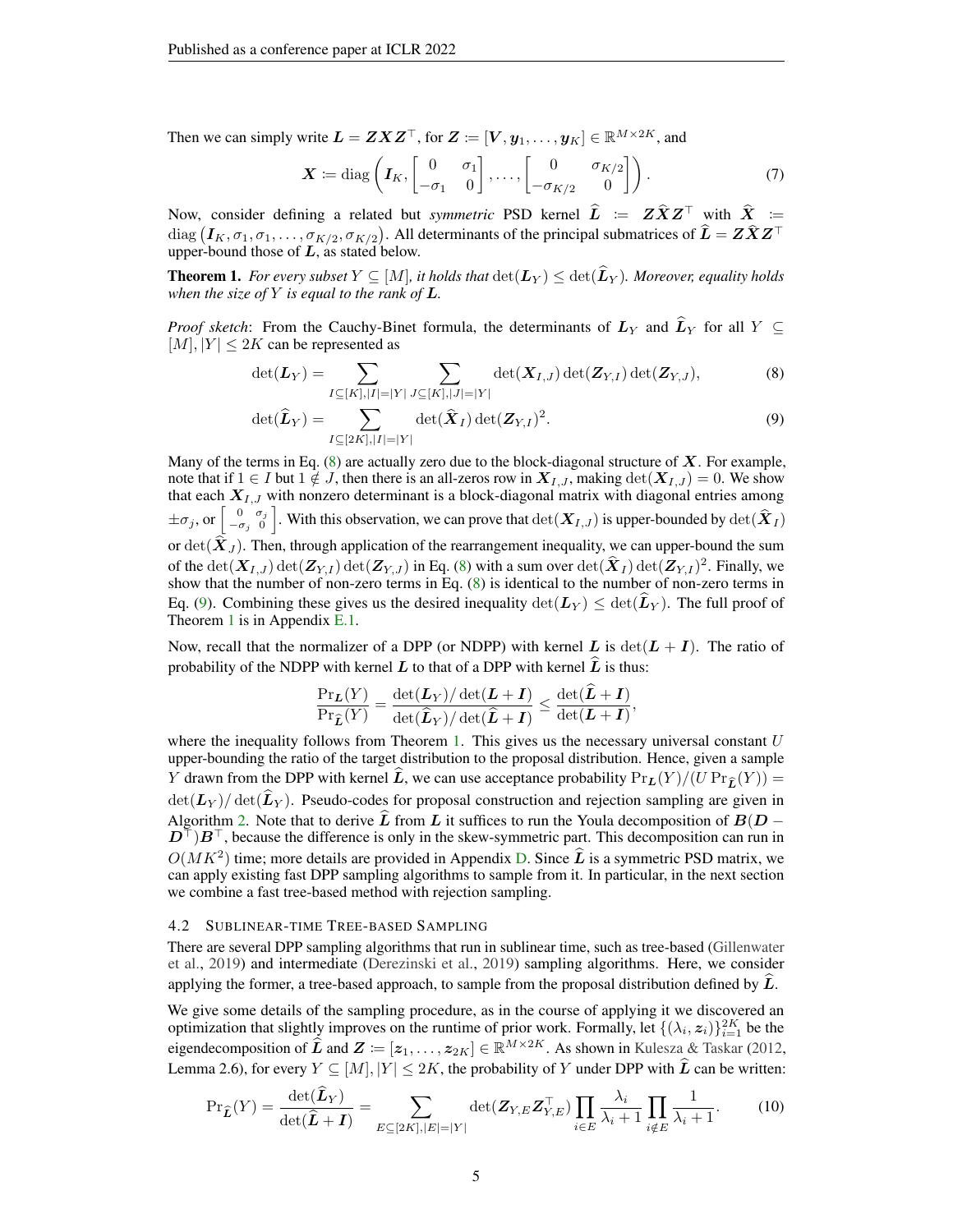| <b>Algorithm 3</b> Tree-based DPP sampling (Gillenwater et al., 2019) |                                                                                                                                                                                           |                                             |                                                                                                      |  |  |  |  |
|-----------------------------------------------------------------------|-------------------------------------------------------------------------------------------------------------------------------------------------------------------------------------------|---------------------------------------------|------------------------------------------------------------------------------------------------------|--|--|--|--|
| 1: <b>procedure</b> $B$ RANCH $(A, Z)$                                |                                                                                                                                                                                           | 10: <b>procedure</b> CONSTRUCTTREE(M, $Z$ ) |                                                                                                      |  |  |  |  |
| 2:                                                                    | if $A = \{j\}$ then                                                                                                                                                                       | 11:                                         | <b>return</b> BRANCH( $[M]$ , Z)                                                                     |  |  |  |  |
| 3:                                                                    | $\mathcal{T}.A \leftarrow \{j\}, \mathcal{T}.\mathbf{\Sigma} \leftarrow \bm{Z}_i^\top.\bm{Z}_{j,:}$                                                                                       |                                             |                                                                                                      |  |  |  |  |
| 4:                                                                    | return $\tau$                                                                                                                                                                             |                                             |                                                                                                      |  |  |  |  |
| 5:                                                                    | $A_\ell, A_r \leftarrow$ Split A in half                                                                                                                                                  |                                             |                                                                                                      |  |  |  |  |
| 6:                                                                    | $\mathcal{T}.\mathtt{left}\gets \mathtt{BRANCH}(A_\ell,\boldsymbol{Z})$                                                                                                                   |                                             |                                                                                                      |  |  |  |  |
| 7:                                                                    | $\mathcal{T}.\mathtt{right} \leftarrow \mathsf{BRANCH}(A_r, \mathbf{Z})$                                                                                                                  |                                             |                                                                                                      |  |  |  |  |
| 8:                                                                    | $\mathcal{T}.\Sigma \leftarrow \mathcal{T}.\mathtt{left}.\Sigma + \mathcal{T}.\mathtt{right}.\Sigma$                                                                                      |                                             |                                                                                                      |  |  |  |  |
| 9:                                                                    | return $\mathcal T$                                                                                                                                                                       |                                             |                                                                                                      |  |  |  |  |
|                                                                       | 12: <b>procedure</b> SAMPLEDPP $(\mathcal{T}, \mathbf{Z}, \{\lambda_i\}_{i=1}^K)$                                                                                                         |                                             | 21: <b>procedure</b> SAMPLEITEM $(T, Q^Y, E)$                                                        |  |  |  |  |
| 13:                                                                   | $E \leftarrow \emptyset, Y \leftarrow \emptyset, Q^Y \leftarrow 0$                                                                                                                        | 22:                                         | <b>if</b> $\mathcal T$ is a leaf <b>then return</b> $\mathcal T.A$                                   |  |  |  |  |
| 14:                                                                   | for $i=1,\ldots,K$ do                                                                                                                                                                     | 23:                                         | $p_{\ell} \leftarrow \langle \mathcal{T}.\texttt{left}.\mathbf{\Sigma}_E, \boldsymbol{Q}^{Y}\rangle$ |  |  |  |  |
|                                                                       | $E \leftarrow E \cup \{i\}$ w.p. $\lambda_i/(\lambda_i+1)$<br>15:                                                                                                                         | 24:                                         | $p_r \leftarrow \langle \mathcal{T}.\texttt{right}.\mathbf{\Sigma}_E, \boldsymbol{Q}^Y \rangle$      |  |  |  |  |
| 16:                                                                   | for $k = 1, \ldots,  E $ do                                                                                                                                                               | 25:                                         | $u \leftarrow \text{uniform}(0, 1)$                                                                  |  |  |  |  |
|                                                                       | 17: $j \leftarrow \text{SAMPLETEM}(\mathcal{T}, \mathbf{Q}^Y, E)$                                                                                                                         |                                             | 26: if $u \leq \frac{p_{\ell}}{n_{\ell}+n_{\gamma}}$ then                                            |  |  |  |  |
| 18:                                                                   | $Y \leftarrow Y \cup \{j\}$                                                                                                                                                               | 27:                                         | return SAMPLEITEM(T.1eft, $Q^Y$ , E)                                                                 |  |  |  |  |
| 19:                                                                   | $\boldsymbol{Q}^{Y} \!\leftarrow\! \boldsymbol{I}_{ E }\!\!-\!\!\boldsymbol{Z}_{Y\!,E}^{\top}\left(\boldsymbol{Z}_{Y\!,E}\boldsymbol{Z}_{Y\!,E}^{\top}\right)^{-1}\boldsymbol{Z}_{Y\!,E}$ | 28:                                         | else                                                                                                 |  |  |  |  |
| 20:                                                                   | return $Y$                                                                                                                                                                                | 29:                                         | <b>return</b> SAMPLEITEM( <i>T</i> .right, $Q^Y$ , <i>E</i> )                                        |  |  |  |  |

<span id="page-5-1"></span>Algorithm 3 Tree-based DPP sampling [\(Gillenwater et al.,](#page-10-9) [2019\)](#page-10-9)

<span id="page-5-5"></span>A matrix of the form  $Z_{:,E}Z_{:,E}^\top$  can be a valid marginal kernel for a special type of DPP, called an elementary DPP. Hence, Eq. [\(10\)](#page-4-3) can be thought of as DPP probabilities expressed as a mixture of elementary DPPs. Based on this mixture view, DPP sampling can be done in two steps: (1) choose an elementary DPP according to its mixture weight, and then (2) sample a subset from the selected elementary DPP. Step (1) can be performed by  $2K$  independent random coin tossings, while step (2) involves computational overhead. The key idea of tree-based sampling is that step (2) can be accelerated by traversing a binary tree structure, which can be done in time logarithmic in M.

More specifically, given the marginal kernel  $K = Z_{:,E} Z_{:,E}^\top$ , where E is obtained from step (1), we start from the empty set  $Y = \emptyset$  and repeatedly add an item j to Y with probability:

$$
\Pr(j \in S \mid Y \subseteq S) = \mathbf{K}_{j,j} - \mathbf{K}_{j,Y} (\mathbf{K}_Y)^{-1} \mathbf{K}_{Y,j} = \mathbf{Z}_{j,E} \mathbf{Q}^Y \mathbf{Z}_{j,E}^\top = \left\langle \mathbf{Q}^Y, (\mathbf{Z}_{j,:}^\top \mathbf{Z}_{j,:})_E \right\rangle, \tag{11}
$$

where S is some final selected subset, and  $Q^Y := I_{|E|} - Z_{Y,E}^\top (Z_{Y,E} Z_{Y,E}^\top)^{-1} Z_{Y,E}$ . Consider a binary tree whose root includes a ground set [M]. Every non-leaf node contains a subset  $A \subseteq [M]$  and stores a 2K-by-2K matrix  $\sum_{j\in A} \mathbf{Z}_{j,:}^{\top} \mathbf{Z}_{j,:}$ . A partition  $A_{\ell}$  and  $A_r$ , such that  $A_{\ell} \cup A_r = A$ ,  $A_{\ell} \cap A_r =$  $\emptyset$ , are passed to its left and right subtree, respectively. The resulting tree has  $M$  leaves and each has exactly a single item. Then, one can sample a single item by recursively moving down to the left node with probability:

<span id="page-5-4"></span><span id="page-5-0"></span>
$$
p_{\ell} = \frac{\langle \mathbf{Q}^Y, \sum_{j \in A_{\ell}} (\mathbf{Z}_{j,:}^{\top} \mathbf{Z}_{j,:})_{E} \rangle}{\langle \mathbf{Q}^Y, \sum_{j \in A} (\mathbf{Z}_{j,:} \mathbf{Z}_{j,:}^{\top})_{E} \rangle},\tag{12}
$$

or to the right node with probability  $1 - p_\ell$ , until reaching a leaf node. An item in the leaf node is chosen with probability according to Eq. [\(11\)](#page-5-0). Since every subset in the support of an elementary DPP with a rank-k kernel has exactly k items, this process is repeated for  $|E|$  iterations. Full descriptions of tree construction and sampling are provided in Algorithm [3.](#page-5-1) The proposed tree-based rejection sampling for an NDPP is outlined on the right-side of Algorithm [2.](#page-3-4) The one-time pre-processing step of constructing the tree (CONSTRUCTTREE) requires  $O(MK^2)$  time. After pre-processing, the procedure SAMPLEDPP involves  $|E|$  traversals of a tree of depth  $O(\log M)$ , where in each node a  $O(|E|^2)$  operation is required. The overall runtime is summarized in Proposition [1](#page-5-2) and the proof can be found in Appendix [E.2.](#page-17-0)

<span id="page-5-2"></span>Proposition 1. *The tree-based sampling procedure* SAMPLEDPP *in Algorithm [3](#page-5-1) runs in time*  $O(\tilde{K} + k^3 \log M + k^4)$ , where k is the size of the sampled set<sup>[§](#page-5-3)</sup>.

<span id="page-5-3"></span><sup>&</sup>lt;sup>§</sup>Computing  $p_\ell$  via Eq. [\(12\)](#page-5-4) improves on [Gillenwater et al.](#page-10-9) [\(2019\)](#page-10-9)'s  $O(k^4 \log M)$  runtime for this step.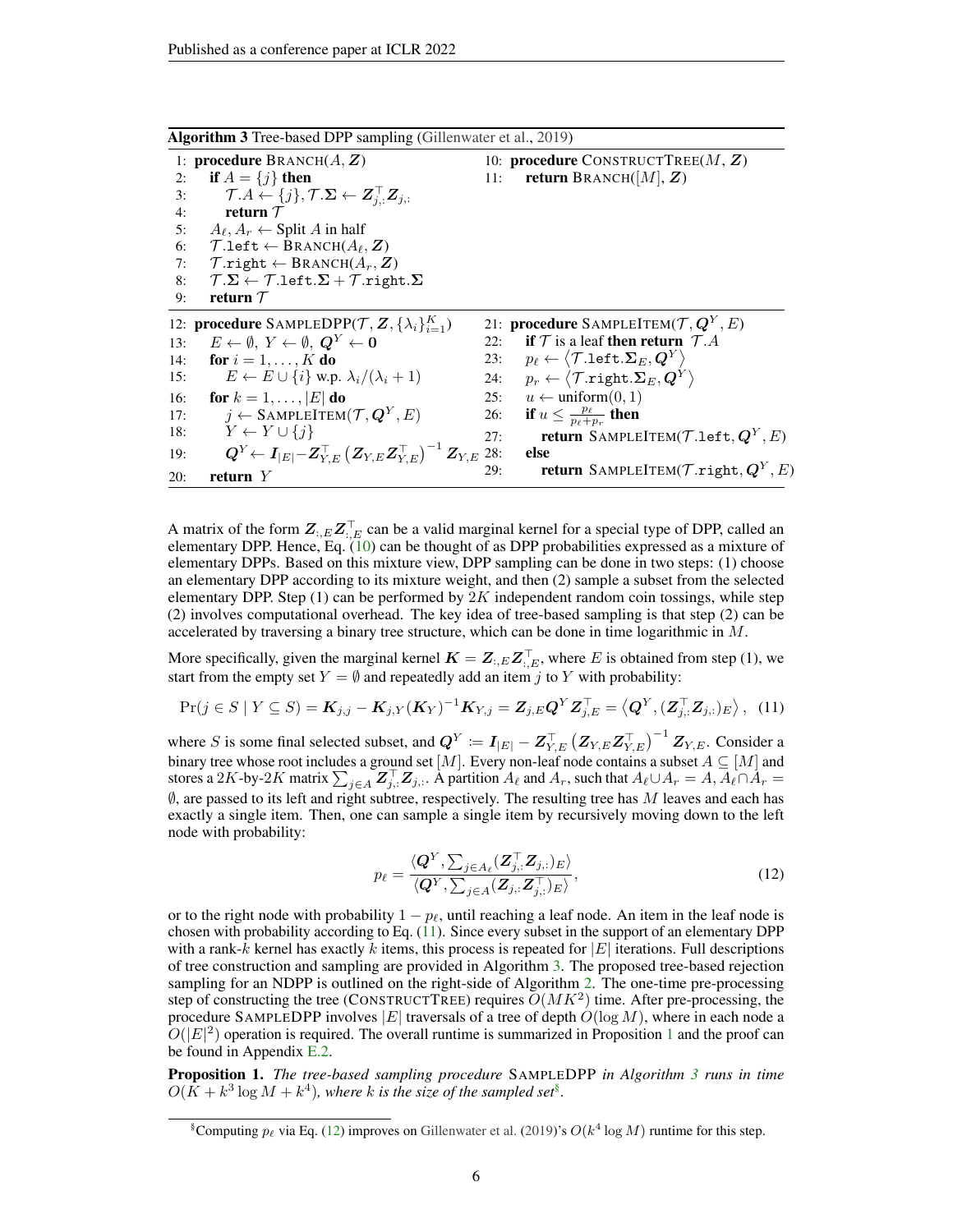#### 4.3 AVERAGE NUMBER OF REJECTIONS

We now return to rejection sampling and focus on the expected number of rejections. The number of rejections of Algorithm [2](#page-3-4) is known to be a geometric random variable with mean equal to the constant  $U$  used to upper-bound the ratio of the target distribution to the proposal distribution:  $\det(\hat{L} + I)/\det(L + I)$ . If all columns in V and B are orthogonal, which we denote  $V \perp B$ , then the expected number of rejections depends only on the eigenvalues of the skew-symmetric part of the NDPP kernel.

<span id="page-6-1"></span>**Theorem 2.** *Given an NDPP kernel*  $L = V V^{\top} + B(D - D^{\top})B^{\top}$  *for*  $V, B \in \mathbb{R}^{M \times K}, D \in$  $\mathbb{R}^{K\times K}$ , consider the proposal kernel  $\widehat{L}$  as proposed in Section [4.1.](#page-3-5) Let  $\{\sigma_j\}_{j=1}^{K/2}$  be the positive

*eigenvalues obtained from the Youla decomposition of*  $B(D-D^{\top})B^{\top}$ *. If*  $V \perp B$ *, then*  $\frac{\det(L+I)}{\det(L+I)}=$  $\prod_{j=1}^{K/2}\left(1+\frac{2\sigma_j}{\sigma_j^2+1}\right)\leq \left(1+\omega\right)^{K/2}\!,$  where  $\omega=\frac{2}{K}\sum_{j=1}^{K/2}\frac{2\sigma_j}{\sigma_j^2+1}$  $\frac{2\sigma_j}{\sigma_j^2+1} \in (0,1].$ 

*Proof sketch*: Orthogonality between V and B allows  $\det(L + I)$  to be expressed just in terms of the eigenvalues of  $VV^\top$  and  $B(D - D^\top)B^\top$ . Since both L and  $\hat{L}$  share the symmetric part  $VV^\top$ , the ratio of determinants only depends on the skew-symmetric part. A more formal proof appears in Appendix [E.3.](#page-17-1)

Assuming we have a kernel where  $V \perp B$ , we can combine Theorem [2](#page-6-1) with the tree-based rejection sampling algorithm (right-side in Algorithm [2\)](#page-3-4) to sample in time  $O((K + k^3 \log M + k^4)(1 + \omega)^{K/2})$ . Hence, we have a sampling algorithm that is sublinear in  $M$ , and can be much faster than the Choleskybased algorithm when  $(1 + \omega)^{K/2} \ll M$ . In the next section, we introduce a learning scheme with the  $V \perp B$  constraint, as well as regularization to ensure that  $\omega$  is small.

# <span id="page-6-0"></span>5 LEARNING WITH ORTHOGONALITY CONSTRAINTS

We aim to learn a NDPP that provides both good predictive performance and a low rejection rate. We parameterize our NDPP kernel matrix  $L = V V^{\top} + B(D - D^{\top})B^{\top}$  by

<span id="page-6-3"></span>
$$
\boldsymbol{D} = \text{diag}\left(\begin{bmatrix} 0 & \sigma_1 \\ 0 & 0 \end{bmatrix}, \dots, \begin{bmatrix} 0 & \sigma_{K/2} \\ 0 & 0 \end{bmatrix}\right) \tag{13}
$$

for  $\sigma_j \geq 0$ ,  $B^{\top}B = I$ , and, motivated by Theorem [2,](#page-6-1) require  $V^{\top}B = 0^{\top}$ . We call such orthogonality-constrained NDPPs "ONDPPs". Notice that if  $\overline{V} \perp B$ , then L has the full rank of  $2K$ , since the intersection of the column spaces spanned by V and by B is empty, and thus the full rank available for modeling can be used. Thus, this constraint can also be thought of as simply ensuring that ONDPPs use the full rank available to them.

Given example subsets  $\{Y_1, \ldots, Y_n\}$  as training data, learning is done by minimizing the regularized negative log-likelihood:

$$
\min_{\mathbf{V}, \mathbf{B}, \{\sigma_j\}_{j=1}^{K/2}} -\frac{1}{n} \sum_{i=1}^n \log \left( \frac{\det(\mathbf{L}_{Y_i})}{\det(\mathbf{L} + \mathbf{I})} \right) + \alpha \sum_{i=1}^M \frac{\|\mathbf{v}_i\|_2^2}{\mu_i} + \beta \sum_{i=1}^M \frac{\|\mathbf{b}_i\|_2^2}{\mu_i} + \gamma \sum_{j=1}^{K/2} \log \left( 1 + \frac{2\sigma_j}{\sigma_j^2 + 1} \right) \tag{14}
$$

where  $\alpha, \beta, \gamma > 0$  are hyperparameters,  $\mu_i$  is the frequency of item i in the training data, and  $v_i$ and  $b_i$  represent the rows of V and B, respectively. This objective is very similar to that of [Gartrell](#page-10-3) [et al.](#page-10-3) [\(2021\)](#page-10-3), except for the orthogonality constraint and the final regularization term. Note that this regularization term corresponds exactly to the logarithm of the average rejection rate, and therefore should help to control the number of rejections.

### 6 EXPERIMENTS

We first show that the orthogonality constraint from Section [5](#page-6-0) does not degrade the predictive performance of learned kernels. We then compare the speed of our proposed sampling algorithms.

<span id="page-6-2"></span> $^{\sharp}$ Technical details: To learn NDPP models with the constraint  $V^{\top}B = 0$ , we project V according to:  $V \leftarrow V - B(B^{\top}B)^{-1}(B^{\top}V)$ . For the  $B^{\top}B = I$  constraint, we apply QR decomposition on  $\overline{B}$ . Note that both operations require  $O(MK^2)$  time. (Constrained learning and sampling code is provided at <https://github.com/insuhan/nonsymmetric-dpp-sampling>. We use Pytorch's linalg.solve to avoid the expense of explicitly computing the  $(B^{\top}B)^{-1}$  inverse.) Hence, our learning time complexity is identical to that of [Gartrell et al.](#page-10-3) [\(2021\)](#page-10-3).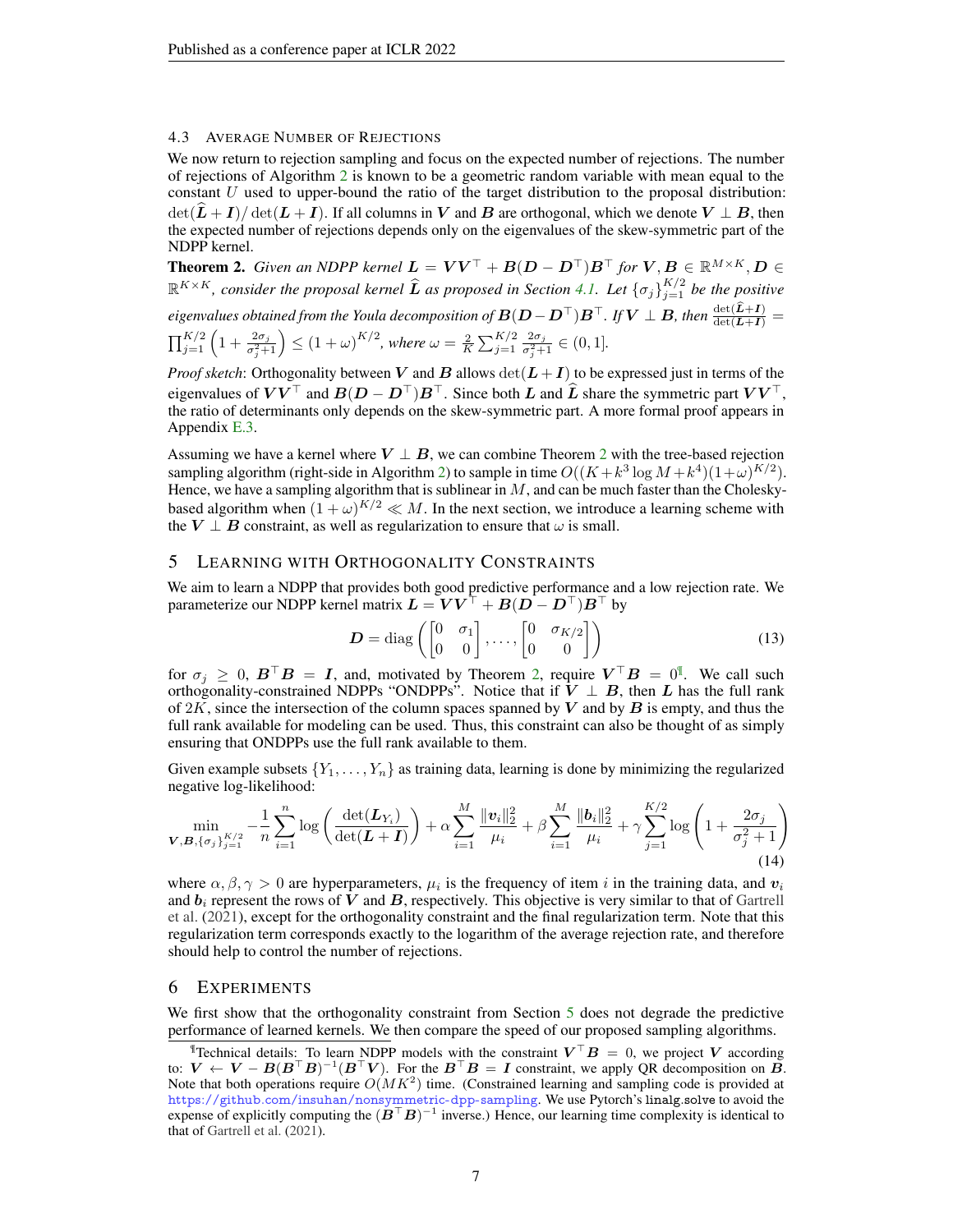| Low-rank DPP Models        | Metric                   | <b>UK Retail</b><br>$M = 3.941$     | Recipe<br>$M = 7.993$               | Instacart<br>$M = 49,677$           | <b>Million Song</b><br>$M = 371,410$ | Book<br>$M=1,059,437$               |
|----------------------------|--------------------------|-------------------------------------|-------------------------------------|-------------------------------------|--------------------------------------|-------------------------------------|
| Symmetric DPP              | <b>MPR</b><br><b>AUC</b> | $76.42 \pm 0.97$<br>$0.74 \pm 0.01$ | $95.04 \pm 0.69$<br>$0.99 \pm 0.01$ | $93.06 \pm 0.92$<br>$0.86 \pm 0.01$ | $90.00 \pm 1.18$<br>$0.77 \pm 0.01$  | $72.54 \pm 2.03$<br>$0.70 \pm 0.01$ |
| (Gartrell et al., $2017$ ) | Log-Likelihood           | $-104.89$                           | $-44.63$                            | $-73.22$                            | $-310.14$                            | $-149.76$                           |
|                            | <b>MPR</b>               | $77.09 \pm 1.10$                    | $95.17 + 0.67$                      | $92.40 + 1.05$                      | $89.00 + 1.11$                       | $72.98 \pm 1.46$                    |
| <b>NDPP</b>                | <b>AUC</b>               | $0.74 \pm 0.01$                     | $0.99 \pm 0.00$                     | $0.87 + 0.01$                       | $0.80 + 0.01$                        | $0.74 + 0.01$                       |
| (Gartrell et al., $2021$ ) | Log-Likelihood           | $-99.09$                            | $-44.72$                            | $-74.94$                            | $-314.12$                            | $-149.93$                           |
|                            | # of Rejections          | $4.136 \times 10^{10}$              | 78.95                               | 6.806 $\times$ 10 <sup>3</sup>      | $3.907 \times 10^{10}$               | $9.245 \times 10^6$                 |
|                            | <b>MPR</b>               | $78.43 \pm 0.95$                    | $95.40 \pm 0.62$                    | $92.80 \pm 0.99$                    | $93.02 \pm 0.83$                     | $75.35 \pm 1.83$                    |
| <b>ONDPP</b>               | <b>AUC</b>               | $0.71 \pm 0.00$                     | $0.99 \pm 0.01$                     | $0.83 + 0.01$                       | $0.77 + 0.01$                        | $0.64 + 0.01$                       |
| without regularization     | Log-Likelihood           | $-99.45$                            | $-44.60$                            | $-72.69$                            | $-302.64$                            | $-140.53$                           |
|                            | # of Rejections          | $1.818 \times 10^{9}$               | 103.81                              | 128.96                              | $5.563 \times 10^{7}$                | 682.22                              |
|                            | <b>MPR</b>               | $77.12 \pm 0.98$                    | $95.50 \pm 0.59$                    | $92.99 \pm 0.95$                    | $92.86 \pm 0.80$                     | $75.73 \pm 1.84$                    |
| <b>ONDPP</b>               | <b>AUC</b>               | $0.72 \pm 0.01$                     | $0.99 \pm 0.01$                     | $0.83 \pm 0.01$                     | $0.77 \pm 0.01$                      | $0.64 \pm 0.01$                     |
| with regularization        | Log-Likelihood           | $-103.83$                           | $-44.56$                            | $-72.72$                            | $-305.66$                            | $-140.67$                           |
|                            | # of Rejections          | 26.09                               | 21.59                               | 79.74                               | 45.42                                | 61.10                               |

<span id="page-7-1"></span>Table 2: Average MPR and AUC, with 95% confidence estimates obtained via bootstrapping, test log-likelihood, and the number of rejections for NDPP models. Bold values indicate the best MPR, outside of the confidence intervals of the two baseline methods.

### <span id="page-7-2"></span>6.1 PREDICTIVE PERFORMANCE RESULTS FOR NDPP LEARNING

We benchmark various DPP models, including symmetric [\(Gartrell et al.,](#page-10-10) [2017\)](#page-10-10), nonsymmetric for scalable learning [\(Gartrell et al.,](#page-10-3) [2021\)](#page-10-3), as well as our ONDPP kernels with and without rejection rate regularization. We use the scalable NDPP models [\(Gartrell et al.,](#page-10-3) [2021\)](#page-10-3) as a baseline. The kernel components of each model are learned using five real-world recommendation datasets, which have ground set sizes that range from 3,941 to 1,059,437 items (see Appendix [A](#page-12-0) for more details).

Our experimental setup and metrics mirror those of [Gartrell et al.](#page-10-3) [\(2021\)](#page-10-3). We report the mean percentile rank (MPR) metric for a next-item prediction task, the AUC metric for subset discrimination, and the log-likelihood of the test set; see Appendix  $\overline{B}$  $\overline{B}$  $\overline{B}$  for more details on the experiments and metrics. For all metrics, higher numbers are better. For NDPP models, we additionally report the average rejection rates when they apply to rejection sampling.

In Table [2,](#page-7-1) we observe that the predictive performance of our ONDPP models generally match or sometimes exceed the baseline. This is likely because the orthogonality constraint enables more effective use of the full rank- $2K$  feature space. Moreover, imposing the regularization on rejection rate, as shown in Eq. [\(14\)](#page-6-3), often leads to dramatically smaller rejection rates, while the impact on predictive performance is generally marginal. These results justify the ONDPP and regularization for fast sampling. Finally, we observe that the learning time of our ONDPP models is typically a bit longer than that of the NDPP models, but still quite reasonable (e.g., the time per iteration for the NDPP takes 27 seconds for the Book dataset, while our ONDPP takes 49.7 seconds).

Fig. [1](#page-8-0) shows how the regularizer  $\gamma$  affects the test log-likelihood and the average number of rejections. We see that  $\gamma$  degrades predictive performance and reduces the rejection rate when set above a certain threshold; this behavior is seen for many datasets. However, for the Recipe dataset we observed that the test log-likelihood is not very sensitive to  $\gamma$ , likely because all models in our experiments achieve very high performance on this dataset. In general, we observe that  $\gamma$  can be set to a value that results in a small rejection rate, while having minimal impact on predictive performance.

### 6.2 SAMPLING TIME COMPARISON

We benchmark the Cholesky-based sampling algorithm (Algorithm [1\)](#page-2-1) and tree-based rejection sampling algorithm (Algorithm [2\)](#page-3-4) on ONDPPs with both synthetic and real-world data.

<span id="page-7-0"></span><sup>||</sup>We use the code from <https://github.com/cgartrel/scalable-nonsymmetric-DPPs> for the NDPP baseline, which is made available under the MIT license. To simplify learning and MAP inference, [Gartrell](#page-10-3) [et al.](#page-10-3) [\(2021\)](#page-10-3) set  $B = V$  in their experiments. However, since we have the  $V \perp B$  constraint in our ONDPP approach, we cannot set  $B = V$ . Hence, for a fair comparison, we do not set  $B = V$  for the NDPP baseline in our experiments, and thus the results in Table [2](#page-7-1) differ slightly from those published in [Gartrell et al.](#page-10-3) [\(2021\)](#page-10-3).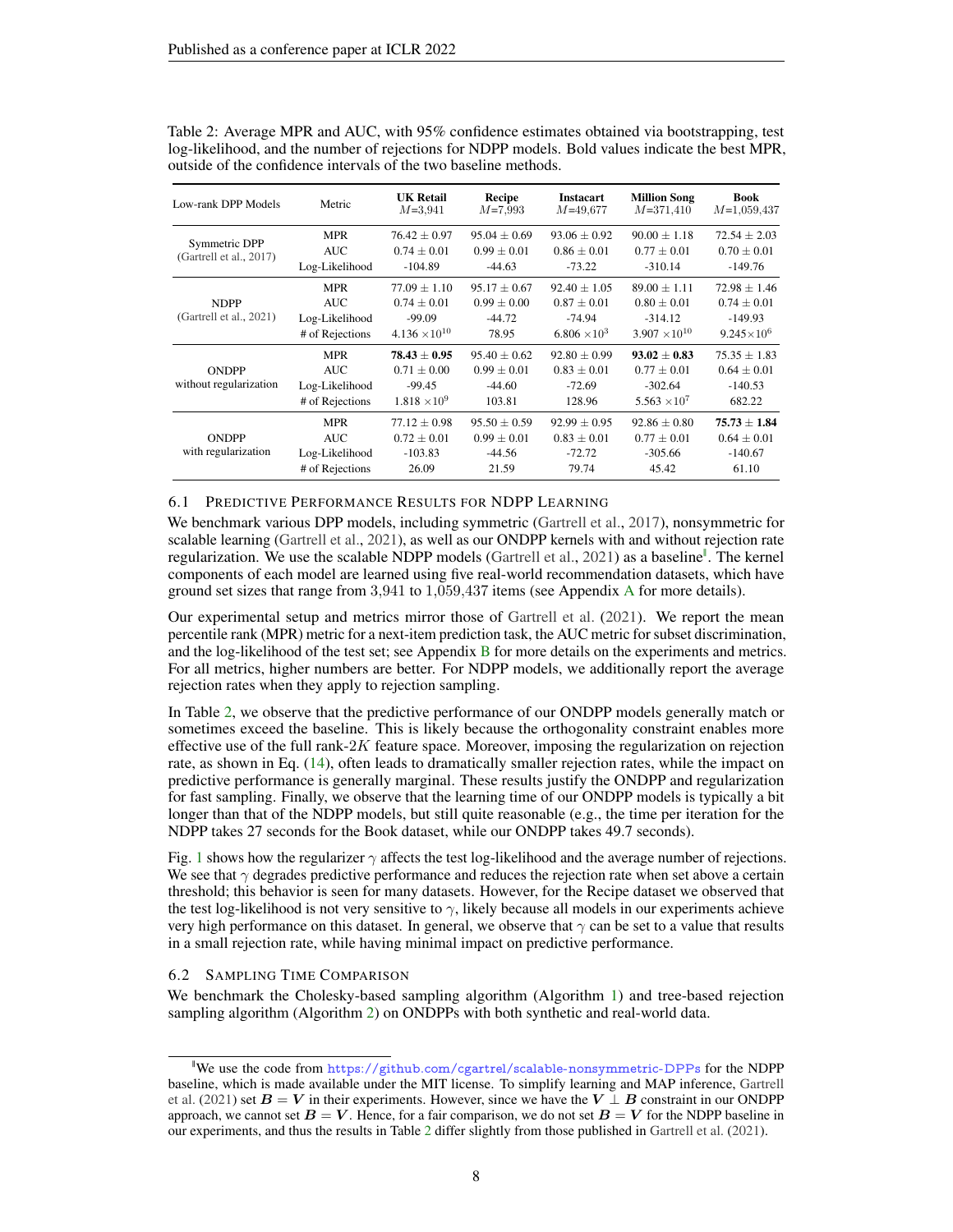

<span id="page-8-0"></span>Figure 1: Average number of rejections and test Figure 2: Wall-clock time (sec) for synthetic data log-likelihood with different values of the regu-for (a) NDPP sampling algorithms and (b) preprolarizer  $\gamma$  for ONDPPs trained on the UK Retail cessing steps for the rejection sampling. Shaded dataset. Shaded regions are 95% confidence inter-regions are 95% confidence intervals from 100 vals of 10 independent trials.

<span id="page-8-2"></span><span id="page-8-1"></span>independent trials.

<span id="page-8-3"></span>Table 3: Wall-clock time (sec) for preprocessing and sampling ONDPPs trained on real-world data, and speedup of the tree-based sampler over the Cholesky-based one. We set  $K = 100$  and provide average times with 95% confidence intervals from 10 independent trials for the Cholesky-based algorithm and 100 trials for the rejection algorithm. Memory usage for the tree is also reported.

|                               | <b>UK Retail</b> | Recipe           | Instacart        | <b>Million Song</b> | <b>Book</b>       |
|-------------------------------|------------------|------------------|------------------|---------------------|-------------------|
|                               | $M = 3.941$      | $M = 7.993$      | $M = 49.677$     | $M = 371.410$       | $M=1,059,437$     |
| Spectral decomposition        | 0.209            | 0.226            | 0.505            | 2.639               | 7.482             |
| Tree construction             | 0.997            | 1.998            | 12.65            | 119.0               | 340.1             |
| Cholesky-based sampling       | $5.572 + 0.056$  | $11.36 + 0.098$  | $71.82 + 1.087$  | $545.8 + 8.776$     | $1.631 \pm 11.84$ |
| Tree-based rejection sampling | $2.463 + 0.417$  | $1.331 + 0.241$  | $5.962 + 1.049$  | $14.72 + 2.620$     | $6.627 + 1.294$   |
| (Speedup)                     | $(\times 2.262)$ | $(\times 8.535)$ | $(\times 12.05)$ | $(\times 37.08)$    | $(\times 246.1)$  |
| Tree memory usage             | 630.5 MB         | 1.279 GB         | 7.948 GB         | 59.43 GB            | 169.5 GB          |

**Synthetic datasets.** We generate non-uniform random features for  $V, B$  as done by (Han  $\&$ [Gillenwater,](#page-10-11) [2020\)](#page-10-11). In particular, we first sample  $x_1, \ldots, x_{100}$  from  $\mathcal{N}(\mathbf{0}, \mathbf{I}_{2K}/(2K))$ , and integers  $t_1, \ldots, t_{100}$  from Poisson distribution with mean 5, rescaling the integers such that  $\sum_i t_i = M$ . Next, we draw  $t_i$  random vectors from  $\mathcal{N}(x_i, I_{2K})$ , and assign the first K-dimensional vectors as the row vectors of V and the latter vectors as those of B. Each entry of D is sampled from  $\mathcal{N}(0, 1)$ . We choose  $K = 100$  and vary M from  $2^{12}$  to  $2^{20}$ .

Fig. [2\(a\)](#page-8-1) illustrates the runtimes of Algorithms [1](#page-2-1) and [2.](#page-3-4) We verify that the rejection sampling time tends to increase sub-linearly with the ground set size  $M$ , while the Cholesky-based sampler runs in linear time. In Fig.  $2(b)$  $2(b)$ , the runtimes of the preprocessing steps for Algorithm 2 (i.e., spectral decomposition and tree construction) are reported. Although the rejection sampler requires these additional processes, they are one-time steps and run much faster than a single run of the Choleksy-based method for  $M = 2^{20}$ .

Real-world datasets. In Table [3,](#page-8-3) we report the runtimes and speedup of NDPP sampling algorithms for real-world datasets. All NDPP kernels are obtained using learning with orthogonality constraints, with rejection rate regularization as reported in Section [6.1.](#page-7-2) We observe that the tree-based rejection sampling runs up to 246 times faster than the Cholesky-based algorithm. For larger datasets, we expect that this gap would significantly increase. As with the synthetic experiments, we see that the tree construction pre-processing time is comparable to the time required to draw a single sample via the other methods, and thus the tree-based method is often the best choice for repeated sampling[\\*\\*](#page-8-4).

# 7 CONCLUSION

In this work we developed scalable sampling methods for NDPPs. One limitation of our rejection sampler is its practical restriction to the ONDPP subclass. Other opportunities for future work include the extension of our rejection sampling approach to the generation of fixed-size samples (from k-NDPPs), the development of approximate sampling techniques, and the extension of DPP samplers along the lines of [Derezinski et al.](#page-9-2) [\(2019\)](#page-9-2); [Calandriello et al.](#page-9-3) [\(2020\)](#page-9-3) to NDPPs. Scalable sampling also opens the door to using NDPPs as building blocks in probabilistic models.

<span id="page-8-4"></span><sup>\*\*</sup>We note that the tree can consume substantial memory, e.g., 169.5 GB for the Book dataset with  $K = 100$ . For settings where this scale of memory use is unacceptable, we suggest use of the intermediate sampling algorithm [\(Calandriello et al.,](#page-9-3) [2020\)](#page-9-3) in place of tree-based sampling. The resulting sampling algorithm may be slower, but the  $O(M + K)$  memory cost is substantially lower.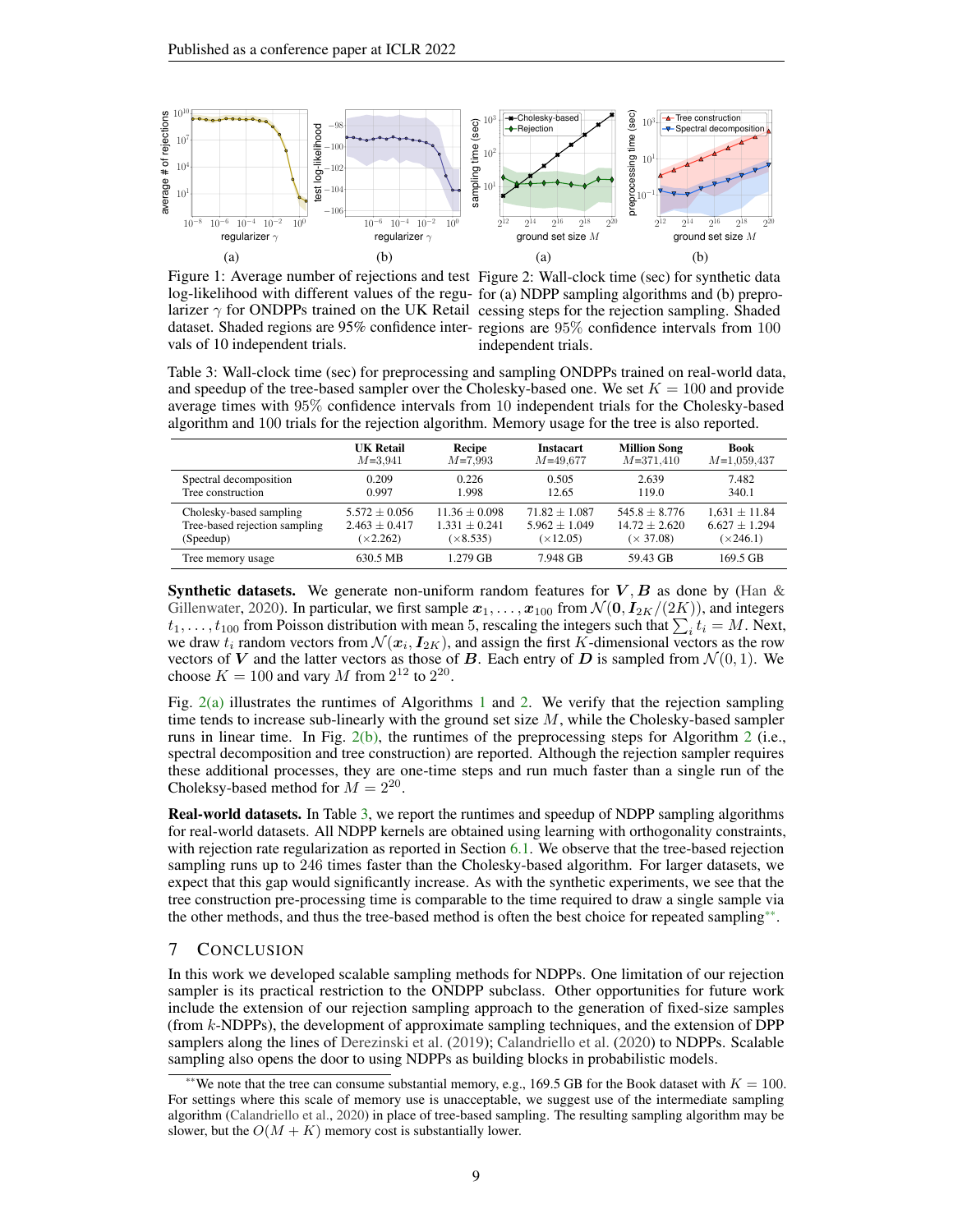# 8 ETHICS STATEMENT

In general, our work moves in a positive direction by substantially decreasing the computational costs of NDPP sampling. When using our constrained learning method to learn kernels from user data, we recommend employing a technique such as differentially-private SGD [\(Abadi et al.,](#page-9-7) [2016\)](#page-9-7) to help prevent user data leaks, and adjusting the weights on training examples to balance the impact of sub-groups of users so as to make the final kernel as fair as possible. As far as we are aware, the datasets used in this work do not contain personally identifiable information or offensive content. We were not able to determine if user consent was explicitly obtained by the organizations that constructed these datasets.

# 9 REPRODUCIBILITY STATEMENT

We have made extensive effort to ensure that all algorithmic, theoretical, and experimental contributions described in this work are reproducible. All of the code implementing our constrained learning and sampling algorithms is publicly available  $\dagger$ . The proofs for our theoretical contributions are available in Appendix [E.](#page-15-1) For our experiments, all dataset processing steps, experimental procedures, and hyperparameter settings are described in Appendices [A,](#page-12-0) [B,](#page-12-1) and [C,](#page-13-0) respectively.

# 10 ACKNOWLEDGEMENTS

Amin Karbasi acknowledges funding in direct support of this work from NSF (IIS-1845032) and ONR (N00014-19-1-2406).

### **REFERENCES**

- <span id="page-9-7"></span>Martin Abadi, Andy Chu, Ian Goodfellow, H Brendan McMahan, Ilya Mironov, Kunal Talwar, and Li Zhang. [Deep Learning with Differential Privacy.](https://arxiv.org/pdf/1607.00133.pdf) In *Conference on Computer and Communications Security*, 2016.
- <span id="page-9-6"></span>Yeganeh Alimohammadi, Nima Anari, Kirankumar Shiragur, and Thuy-Duong Vuong. [Fractionally](https://arxiv.org/pdf/2102.02708.pdf) [log-concave and sector-stable polynomials: counting planar matchings and more.](https://arxiv.org/pdf/2102.02708.pdf) In *Symposium on the Theory of Computing (STOC)*, 2021.
- <span id="page-9-1"></span>Victor-Emmanuel Brunel. [Learning Signed Determinantal Point Processes through the Principal](https://papers.nips.cc/paper/7966-learning-signed-determinantal-point-processes-through-the-principal-minor-assignment-problem.pdf) [Minor Assignment Problem.](https://papers.nips.cc/paper/7966-learning-signed-determinantal-point-processes-through-the-principal-minor-assignment-problem.pdf) In *Neural Information Processing Systems (NeurIPS)*, 2018.
- <span id="page-9-3"></span>Daniele Calandriello, Michal Derezinski, and Michal Valko. [Sampling from a k-DPP without looking](https://proceedings.neurips.cc/paper/2020/file/4d410063822cd9be28f86701c0bc3a31-Paper.pdf) [at all items.](https://proceedings.neurips.cc/paper/2020/file/4d410063822cd9be28f86701c0bc3a31-Paper.pdf) In *Neural Information Processing Systems (NeurIPS)*, 2020.
- <span id="page-9-9"></span>Daqing Chen, Sai Laing Sain, and Kun Guo. [Data mining for the online retail industry: A case study](https://link.springer.com/content/pdf/10.1057/dbm.2012.17.pdf) [of RFM model-based customer segmentation using data mining.](https://link.springer.com/content/pdf/10.1057/dbm.2012.17.pdf) *Journal of Database Marketing & Customer Strategy Management*, 2012.
- <span id="page-9-4"></span>Laming Chen, Guoxin Zhang, and Eric Zhou. [Fast greedy MAP inference for Determinantal](https://papers.nips.cc/paper/7805-fast-greedy-map-inference-for-determinantal-point-process-to-improve-recommendation-diversity.pdf) [Point Process to improve recommendation diversity.](https://papers.nips.cc/paper/7805-fast-greedy-map-inference-for-determinantal-point-process-to-improve-recommendation-diversity.pdf) In *Neural Information Processing Systems (NeurIPS)*, 2018.
- <span id="page-9-2"></span>Michal Derezinski, Daniele Calandriello, and Michal Valko. [Exact sampling of determinantal point](https://proceedings.neurips.cc/paper/2019/file/fa3060edb66e6ff4507886f9912e1ab9-Paper.pdf) [processes with sublinear time preprocessing.](https://proceedings.neurips.cc/paper/2019/file/fa3060edb66e6ff4507886f9912e1ab9-Paper.pdf) *Neural Information Processing Systems (NeurIPS)*, 2019.
- <span id="page-9-0"></span>Christophe Dupuy and Francis Bach. [Learning determinantal point processes in sublinear time.](http://proceedings.mlr.press/v84/dupuy18a/dupuy18a.pdf) In *Conference on Artificial Intelligence and Statistics (AISTATS)*, 2018.
- <span id="page-9-5"></span>Javad Ebrahimi, Damian Straszak, and Nisheeth Vishnoi. [Subdeterminant maximization via noncon](https://arxiv.org/pdf/1707.02757.pdf)[vex relaxations and anti-concentration.](https://arxiv.org/pdf/1707.02757.pdf) *Foundations of Computer Science (FOCS)*, 2017.

<span id="page-9-8"></span><sup>††</sup><https://github.com/insuhan/nonsymmetric-dpp-sampling>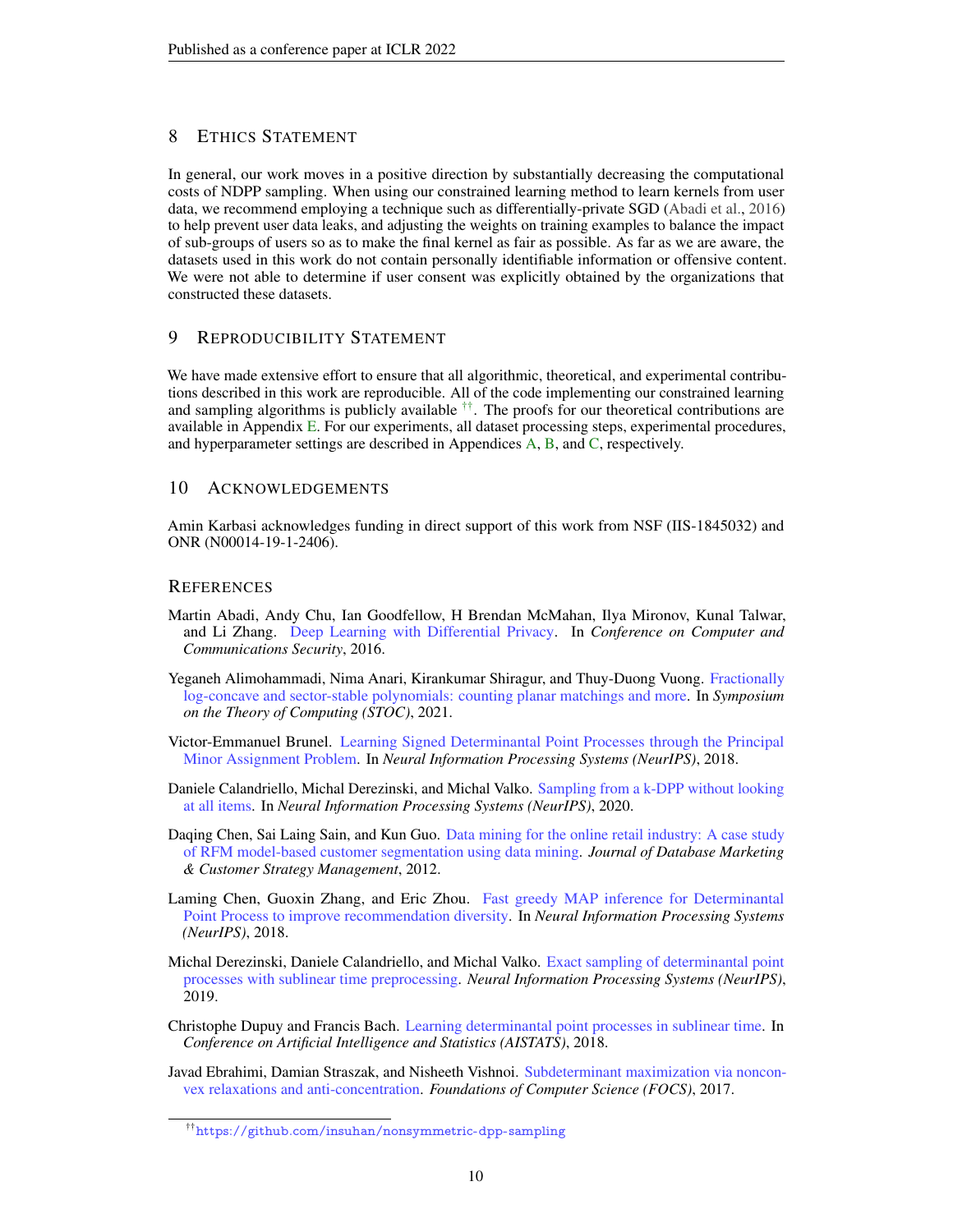- <span id="page-10-10"></span>Mike Gartrell, Ulrich Paquet, and Noam Koenigstein. [Low-Rank Factorization of Determinantal](https://arxiv.org/pdf/1602.05436.pdf) [Point Processes.](https://arxiv.org/pdf/1602.05436.pdf) In *Conference on Artificial Intelligence (AAAI)*, 2017.
- <span id="page-10-2"></span>Mike Gartrell, Victor-Emmanuel Brunel, Elvis Dohmatob, and Syrine Krichene. [Learning Non](https://papers.nips.cc/paper/8897-learning-nonsymmetric-determinantal-point-processes.pdf)[symmetric Determinantal Point Processes.](https://papers.nips.cc/paper/8897-learning-nonsymmetric-determinantal-point-processes.pdf) In *Neural Information Processing Systems (NeurIPS)*, 2019.
- <span id="page-10-3"></span>Mike Gartrell, Insu Han, Elvis Dohmatob, Jennifer Gillenwater, and Victor-Emmanuel Brunel. [Scalable Learning and MAP Inference for Nonsymmetric Determinantal Point Processes.](https://arxiv.org/pdf/2006.09862.pdf) In *International Conference on Learning Representations (ICLR)*, 2021.
- <span id="page-10-9"></span>Jennifer Gillenwater, Alex Kulesza, Zelda Mariet, and Sergei Vassilvtiskii. [A Tree-Based Method](http://jgillenw.com/icml2019.pdf) [for Fast Repeated Sampling of Determinantal Point Processes.](http://jgillenw.com/icml2019.pdf) In *International Conference on Machine Learning (ICML)*, 2019.
- <span id="page-10-11"></span>Insu Han and Jennifer Gillenwater. [MAP Inference for Customized Determinantal Point Processes via](http://jgillenw.com/aistats2020.pdf) [Maximum Inner Product Search.](http://jgillenw.com/aistats2020.pdf) In *Conference on Artificial Intelligence and Statistics (AISTATS)*, 2020.
- <span id="page-10-6"></span>Hamed Hassani, Amin Karbasi, Aryan Mokhtari, and Zebang Shen. [Stochastic conditional gradient++.](https://arxiv.org/pdf/1902.06992.pdf) *SIAM Journal on Optimization (SIOPT)*, 2019.
- <span id="page-10-16"></span>Yifan Hu, Yehuda Koren, and Chris Volinsky. [Collaborative Filtering for Implicit Feedback Datasets.](http://yifanhu.net/PUB/cf.pdf) In *International Conference on Data Mining (ICDM)*, 2008.
- <span id="page-10-7"></span>Piotr Indyk, Sepideh Mahabadi, Shayan Oveis Gharan, and Alireza Rezaei. [Composable core-sets for](https://arxiv.org/pdf/1807.11648.pdf) [determinant maximization problems via spectral spanners.](https://arxiv.org/pdf/1807.11648.pdf) In *Symposium on Discrete Algorithms (SODA)*, 2020.
- <span id="page-10-13"></span>Instacart. [The Instacart Online Grocery Shopping Dataset,](https://www.instacart.com/datasets/grocery-shopping-2017) 2017. URL [https://www.instacart.](https://www.instacart.com/datasets/grocery-shopping-2017) [com/datasets/grocery-shopping-2017](https://www.instacart.com/datasets/grocery-shopping-2017). Accessed May 2020.
- <span id="page-10-15"></span>Diederik P Kingma and Jimmy Ba. [Adam: A method for stochastic optimization.](https://arxiv.org/pdf/1412.6980.pdf) In *International Conference on Learning Representations (ICLR)*, 2015.
- <span id="page-10-8"></span>Alex Kulesza and Ben Taskar. [Determinantal Point Processes for Machine Learning.](https://arxiv.org/pdf/1207.6083.pdf) *Foundations and Trends® in Machine Learning*, 2012.
- <span id="page-10-17"></span>Yanen Li, Jia Hu, ChengXiang Zhai, and Ye Chen. [Improving One-class Collaborative Filtering by](http://sifaka.cs.uiuc.edu/czhai/pub/cikm10-cf.pdf) [Incorporating Rich User Information.](http://sifaka.cs.uiuc.edu/czhai/pub/cikm10-cf.pdf) In *Conference on Information and Knowledge Management (CIKM)*, 2010.
- <span id="page-10-12"></span>Bodhisattwa Prasad Majumder, Shuyang Li, Jianmo Ni, and Julian J McAuley. [Generating Person](https://arxiv.org/pdf/1909.00105.pdf)[alized Recipes from Historical User Preferences.](https://arxiv.org/pdf/1909.00105.pdf) In *Empirical Methods in Natural Language Processing (EMNLP)*, 2019.
- <span id="page-10-14"></span>Brian McFee, Thierry Bertin-Mahieux, Daniel PW Ellis, and Gert RG Lanckriet. [The million song](https://dl.acm.org/doi/pdf/10.1145/2187980.2188222) [dataset challenge.](https://dl.acm.org/doi/pdf/10.1145/2187980.2188222) In *International Conference on the World Wide Web (WWW)*, 2012.
- <span id="page-10-18"></span>Yuji Nakatsukasa. [The low-rank eigenvalue problem.](https://arxiv.org/pdf/1905.11490.pdf) *arXiv preprint arXiv:1905.11490*, 2019.
- <span id="page-10-0"></span>Takayuki Osogami and Rudy Raymond. [Determinantal reinforcement learning.](https://ojs.aaai.org//index.php/AAAI/article/view/4390) In *Conference on Artificial Intelligence (AAAI)*, 2019.
- <span id="page-10-4"></span>Jack Poulson. [High-performance sampling of generic Determinantal Point Processes.](https://arxiv.org/pdf/1905.00165.pdf) *arXiv preprint arXiv:1905.00165*, 2019.
- <span id="page-10-19"></span>Jocelyn Quaintance. *[Combinatorial Identities: Table I: Intermediate Techniques for Summing Finite](https://web.archive.org/web/20171118022119/http://www.math.wvu.edu/~gould/Vol.4.PDF) [Series](https://web.archive.org/web/20171118022119/http://www.math.wvu.edu/~gould/Vol.4.PDF)*, volume 3. 2010.
- <span id="page-10-5"></span>Marco Di Summa, Friedrich Eisenbrand, Yuri Faenza, and Carsten Moldenhauer. [On largest volume](https://arxiv.org/pdf/1406.3512.pdf) [simplices and sub-determinants.](https://arxiv.org/pdf/1406.3512.pdf) In *Symposium on Discrete Algorithms (SODA)*, 2014.
- <span id="page-10-1"></span>Nicolas Tremblay, Simon Barthelmé, and Pierre-Olivier Amblard. [Determinantal Point Processes for](https://www.jmlr.org/papers/volume20/18-167/18-167.pdf) [Coresets.](https://www.jmlr.org/papers/volume20/18-167/18-167.pdf) *Journal of Machine Learning Research (JMLR)*, 2019.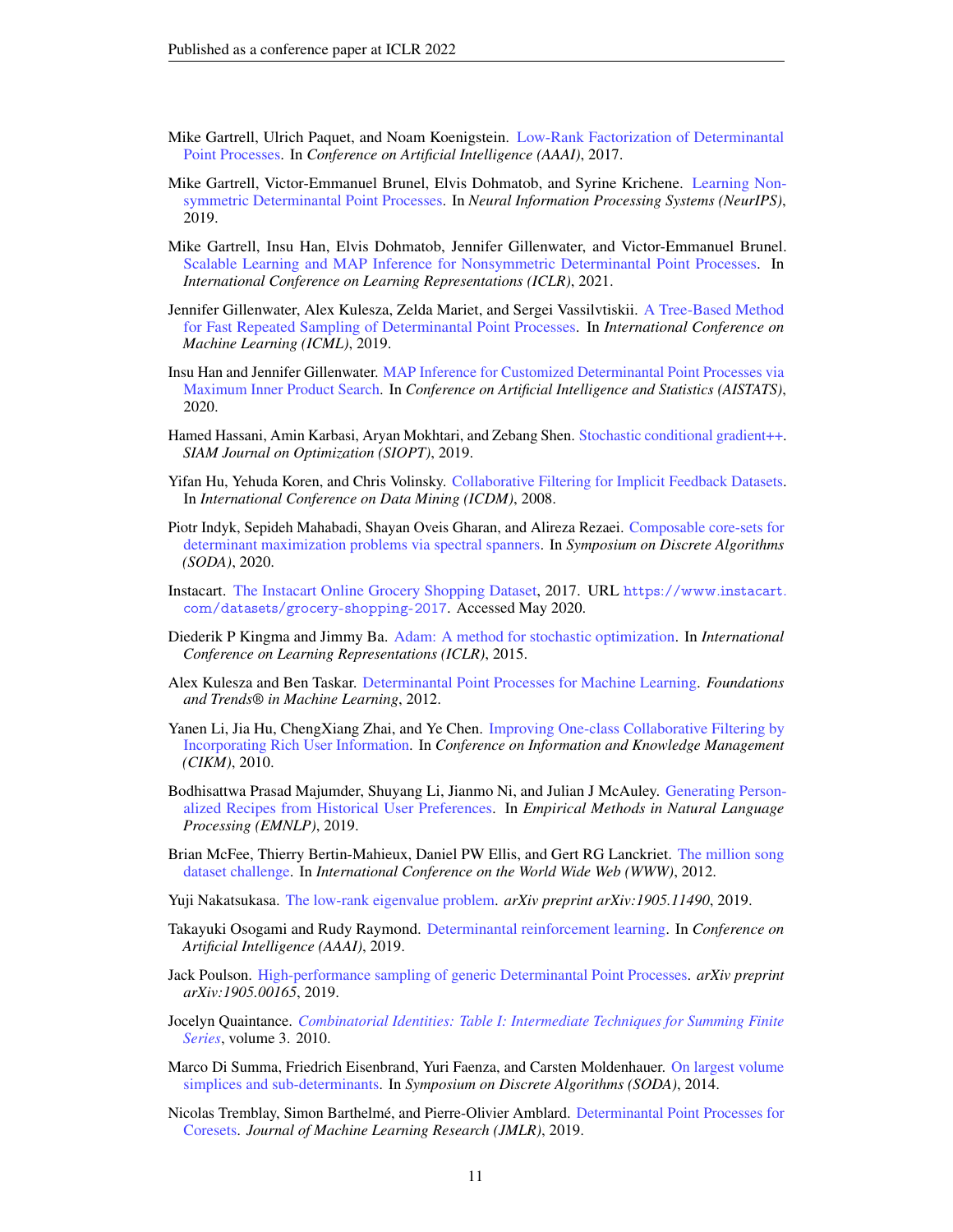- <span id="page-11-2"></span>John Von Neumann. [Various techniques used in connection with random digits.](https://mcnp.lanl.gov/pdf_files/nbs_vonneumann.pdf) *John von Neumann, Collected Works*, 1963.
- <span id="page-11-4"></span>Mengting Wan and Julian McAuley. [Item recommendation on monotonic behavior chains.](https://dl.acm.org/doi/pdf/10.1145/3240323.3240369?casa_token=z9zyWojCDLQAAAAA:DksLQSov8yHhrMHHqoh03G63Lb2spjkRffZFNUNvOmdwNOY8VQB4fqiZOUL9eOvDDHO6fcHyqw) In *Conference on Recommender Systems (RecSys)*, 2018.
- <span id="page-11-1"></span>Yaodong Yang, Ying Wen, Jun Wang, Liheng Chen, Kun Shao, David Mguni, and Weinan Zhang. [Multi-agent determinantal q-learning.](https://arxiv.org/pdf/2006.01482.pdf) In *International Conference on Machine Learning (ICML)*, 2020.
- <span id="page-11-3"></span>DC Youla. [A normal form for a matrix under the unitary congruence group.](https://www.cambridge.org/core/services/aop-cambridge-core/content/view/964D0AA8DAC0CDB9079F04331B61859D/S0008414X00013584a.pdf/normal_form_for_a_matrix_under_the_unitary_congruence_group.pdf) *Canadian Journal of Mathematics*, 1961.

<span id="page-11-0"></span>Cheng Zhang, Hedvig Kjellström, and Stephan Mandt. [Determinantal Point Processes for Mini-Batch](http://auai.org/uai2017/proceedings/papers/69.pdf) [Diversification.](http://auai.org/uai2017/proceedings/papers/69.pdf) In *Conference on Uncertainty in Artificial Intelligence (UAI)*, 2017.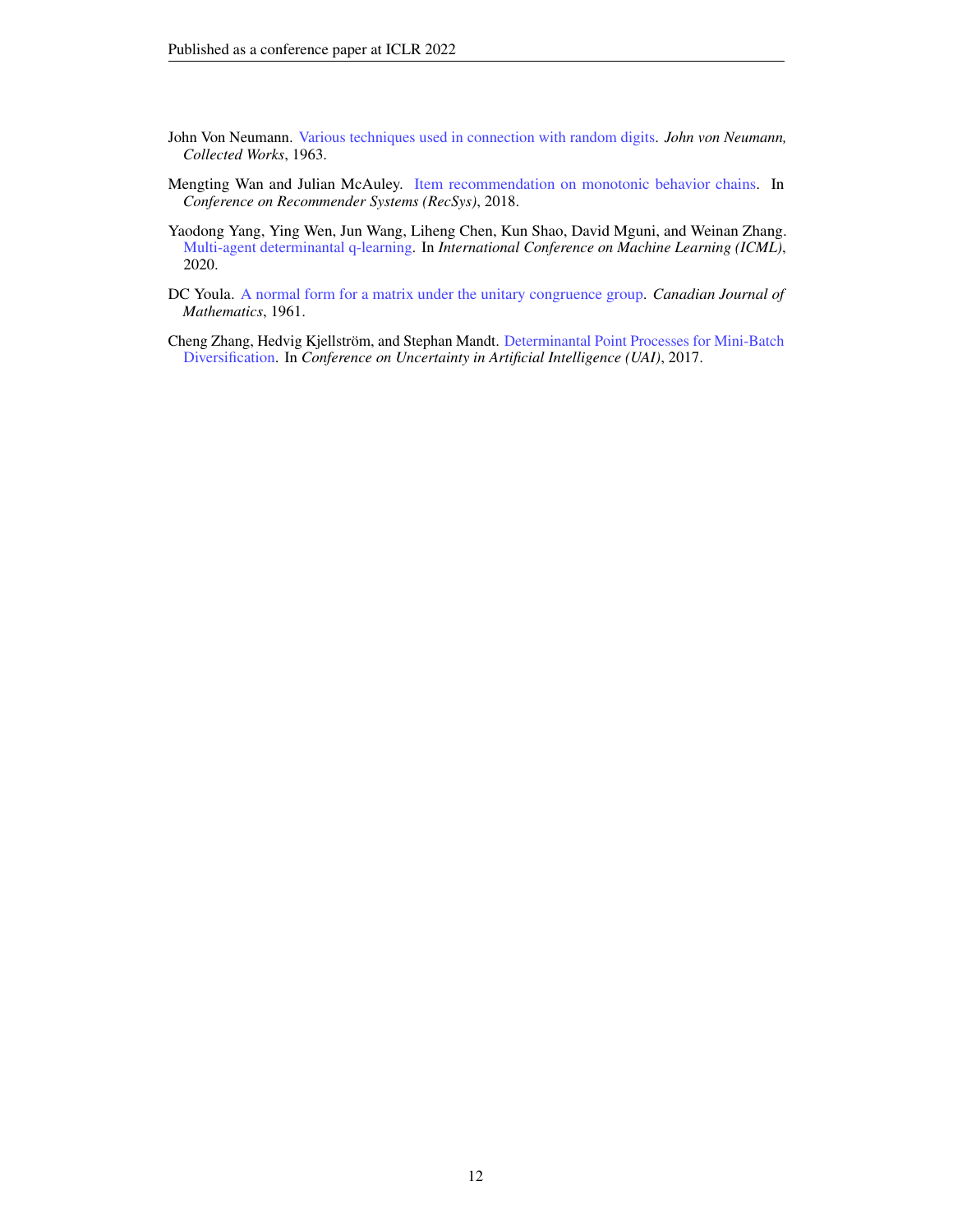# <span id="page-12-0"></span>A FULL DETAILS ON DATASETS

We perform experiments on several real-world public datasets composed of subsets:

• UK Retail: This dataset [\(Chen et al.,](#page-9-9) [2012\)](#page-9-9) contains baskets representing transactions from an online retail company that sells all-occasion gifts. We omit baskets with more than 100 items, leaving us with a dataset containing 19,762 baskets drawn from a catalog of  $M = 3,941$  products. Baskets containing more than 100 items are in the long tail of the basket-size distribution, so omitting these is reasonable, and allows us to use a low-rank factorization of the NDPP with  $K = 100$ .

• Recipe: This dataset [\(Majumder et al.,](#page-10-12) [2019\)](#page-10-12) contains recipes and food reviews from Food.com (formerly Genius Kitchen) $\ddot{\tau}$ <sup>‡</sup>. Each recipe ("basket") is composed of a collection of ingredients, resulting in 178,265 recipes and a catalog of 7,993 ingredients.

• Instacart: This dataset [\(Instacart,](#page-10-13) [2017\)](#page-10-13) contains baskets purchased by Instacart users<sup>[§§](#page-12-3)</sup>. We omit baskets with more than 100 items, resulting in 3.2 million baskets and a catalog of 49,677 products.

• Million Song: This dataset [\(McFee et al.,](#page-10-14) [2012\)](#page-10-14) contains playlists ("baskets") of songs from Echo Nest users<sup> $\mathbb{I}$ </sup>. We trim playlists with more than 100 items, leaving 968,674 playlists and a catalog of 371,410 songs.

• Book: This dataset [\(Wan & McAuley,](#page-11-4) [2018\)](#page-11-4) contains reviews from the Goodreads book review website, including a variety of attributes describing the items[\\*\\*\\*](#page-12-5). For each user we build a subset ("basket") containing the books reviewed by that user. We trim subsets with more than 100 books, resulting in 430,563 subsets and a catalog of 1,059,437 books.

As far as we are aware, these datasets do not contain personally identifiable information or offensive content. While the UK Retail dataset is publicly available, we were unable to find a license for it. Also, we were not able to determine if user consent was explicitly obtained by the organizations that constructed these datasets.

# <span id="page-12-1"></span>B FULL DETAILS ON EXPERIMENTAL SETUP AND METRICS

We use 300 randomly-selected baskets as a held-out validation set, for tracking convergence during training and for tuning hyperparameters. Another 2000 random baskets are used for testing, and the rest are used for training. Convergence is reached during training when the relative change in validation log-likelihood is below a predetermined threshold. We use PyTorch with Adam [\(Kingma &](#page-10-15) [Ba,](#page-10-15) [2015\)](#page-10-15) for optimization. We initialize D from the standard Gaussian distribution  $\mathcal{N}(0, 1)$ , while V and B are initialized from the uniform $(0, 1)$  distribution.

Subset expansion task. We use greedy conditioning to do next-item prediction [\(Gartrell et al.,](#page-10-3) [2021,](#page-10-3) Section 4.2). We compare methods using a standard recommender system metric: mean percentile rank (MPR) [\(Hu et al.,](#page-10-16) [2008;](#page-10-16) [Li et al.,](#page-10-17) [2010\)](#page-10-17). MPR of 50 is equivalent to random selection; MPR of 100 means that the model perfectly predicts the next item. See Appendix [B.1](#page-13-1) for a complete description of the MPR metric.

Subset discrimination task. We also test the ability of a model to discriminate observed subsets from randomly generated ones. For each subset in the test set, we generate a subset of the same length by drawing items uniformly at random (and we ensure that the same item is not drawn more than once for a subset). We compute the AUC for the model on these observed and random subsets, where the score for each subset is the log-likelihood that the model assigns to the subset.

<span id="page-12-2"></span><sup>‡‡</sup>See <https://www.kaggle.com/shuyangli94/food-com-recipes-and-user-interactions> for the license for this public dataset.

<span id="page-12-3"></span><sup>§§</sup>This public dataset is available for non-commercial use; see [https://www.instacart.com/datasets/](https://www.instacart.com/datasets/grocery-shopping-2017) [grocery-shopping-2017](https://www.instacart.com/datasets/grocery-shopping-2017) for the license.

<span id="page-12-5"></span><span id="page-12-4"></span><sup>¶¶</sup>See <http://millionsongdataset.com/faq/> for the license for this public dataset.

<sup>\*\*\*</sup>This public dataset is available for academic use only; see [https://sites.google.com/eng.ucsd.edu/](https://sites.google.com/eng.ucsd.edu/ucsdbookgraph/home) [ucsdbookgraph/home](https://sites.google.com/eng.ucsd.edu/ucsdbookgraph/home) for the license.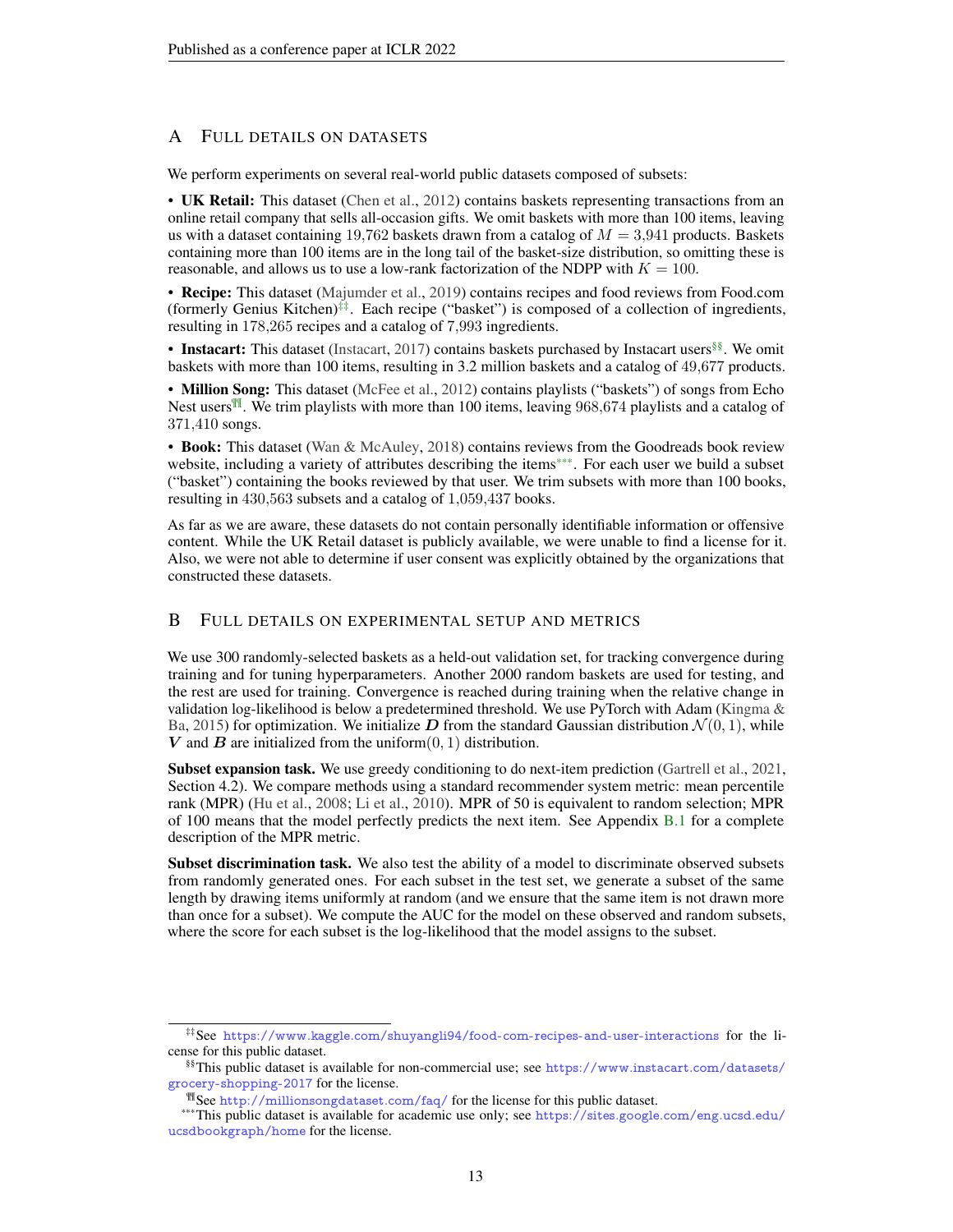#### <span id="page-13-1"></span>B.1 MEAN PERCENTILE RANK

We begin our definition of MPR by defining percentile rank (PR). First, given a set J, let  $p_{i,J}$  =  $Pr(J \cup \{i\} | J)$ . The percentile rank of an item i given a set J is defined as

$$
\text{PR}_{i,J} = \frac{\sum_{i'\not\in J}\mathbbm{1}(p_{i,J} \geq p_{i',J})}{|\mathcal{Y}\backslash J|} \times 100\%
$$

where  $\mathcal{Y}\setminus J$  indicates those elements in the ground set  $\mathcal{Y}$  that are not found in  $J$ .

For our evaluation, given a test set Y, we select a random element  $i \in Y$  and compute  $PR_{i, Y \setminus \{i\}}$ . We then average over the set of all test instances  $\mathcal T$  to compute the mean percentile rank (MPR):

$$
MPR = \frac{1}{|\mathcal{T}|} \sum_{Y \in \mathcal{T}} PR_{i,Y \setminus \{i\}}.
$$

### <span id="page-13-0"></span>C HYPERPARAMETERS FOR EXPERIMENTS

**Preventing numerical instabilities**: The  $\det(L_{Y_i})$  in Eq. [\(14\)](#page-6-3) will be zero whenever  $|Y_i| > K$ , where  $Y_i$  is an observed subset. To address this in practice we set K to the size of the largest subset observed in the data,  $K'$ , as in [Gartrell et al.](#page-10-10) [\(2017\)](#page-10-10). However, this does not entirely fix the issue, as there is still a chance that the term will be zero even when  $|Y_i| \leq K$ . In this case though, we know that we are not at a maximum, since the value of the objective function is  $-\infty$ . Numerically, to prevent such singularities, in our implementation we add a small  $\epsilon I$  correction to each  $L_{Y_i}$  when optimizing Eq. [\(14\)](#page-6-3) ( $\epsilon = 10^{-5}$  in our experiments).

We perform a grid search using a held-out validation set to select the best-performing hyperparameters for each model and dataset. The hyperparameter settings used for each model and dataset are described below.

**Symmetric low-rank DPP** [\(Gartrell et al.,](#page-10-10) [2017\)](#page-10-10). For this model, we use  $K$  for the number of item feature dimensions for the symmetric component V, and  $\alpha$  for the regularization hyperparameter for  $V$ . We use the following hyperparameter settings:

- UK Retail dataset:  $K = 100, \alpha = 1$ .
- Recipe dataset:  $K = 100, \alpha = 0.01$
- Instacart dataset:  $K = 100, \alpha = 0.001$ .
- Million Song dataset:  $K = 100, \alpha = 0.0001$ .
- Book dataset:  $K = 100, \alpha = 0.001$

**Scalable NDPP** [\(Gartrell et al.,](#page-10-3) [2021\)](#page-10-3). As described in Section [2.1,](#page-1-2) we use  $K$  to denote the number of item feature dimensions for the symmetric component  $V$  and the dimensionality of the nonsymmetric component  $D$ .  $\alpha$  and  $\beta$  are the regularization hyperparameters. We use the following hyperparameter settings:

- UK dataset:  $K = 100, \alpha = 0.01$ .
- Recipe dataset:  $K = 100, \alpha = \beta = 0.01$ .
- Instacart dataset:  $K = 100$ ,  $\alpha = 0.001$ .
- Million Song dataset:  $K = 100, \alpha = 0.01$ .
- Book dataset:  $K = 100, \alpha = \beta = 0.1$

**ONDPP.** As described in Section [5,](#page-6-0) we use  $K$  to denote the number of item feature dimensions for the symmetric component V and the dimensionality of the nonsymmetric component C.  $\alpha$ ,  $\beta$ , and  $\gamma$ are the regularization hyperparameters. We use the following hyperparameter settings:

- UK dataset:  $K = 100, \alpha = \beta = 0.01, \gamma = 0.5$ .
- Recipe dataset:  $K = 100, \alpha = \beta = 0.01, \gamma = 0.1$ .
- Instacart dataset:  $K = 100$ ,  $\alpha = \beta = 0.001$ ,  $\gamma = 0.001$ .
- Million Song dataset:  $K = 100, \alpha = \beta = 0.01, \gamma = 0.2$ .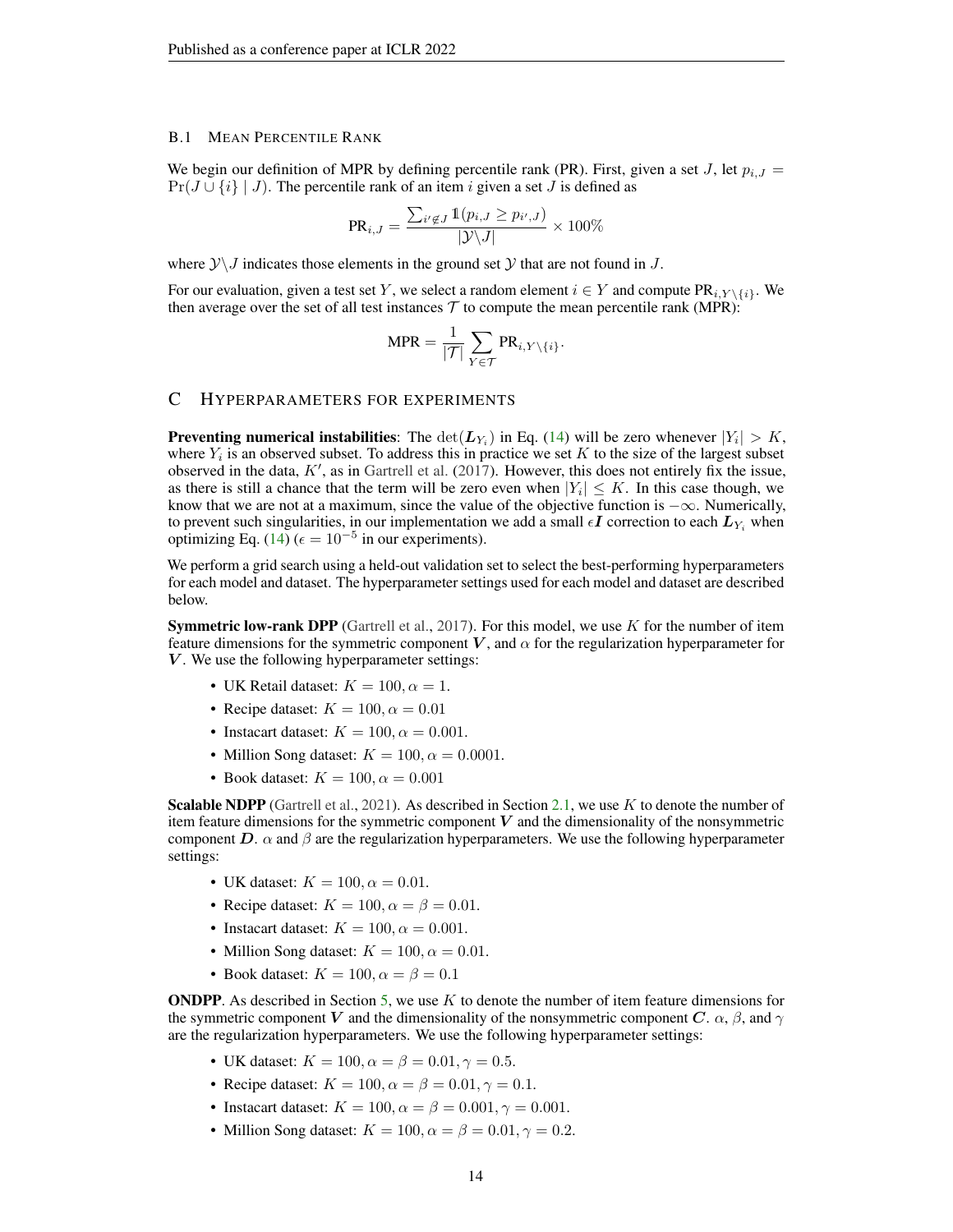• Book dataset:  $K = 100$ ,  $\alpha = \beta = 0.01$ ,  $\gamma = 0.1$ .

For all of the above model configurations and datasets, we use a batch size of 800 during training.

# <span id="page-14-0"></span>D YOULA DECOMPOSITION: SPECTRAL DECOMPOSITION FOR SKEW-SYMMETRIC MATRIX

We provide some basic facts on the spectral decomposition of a skew-symmetric matrix, and introduce an efficient algorithm for this decomposition when it is given by a low-rank factorization. We write  $i := \sqrt{-1}$  and  $v^H$  as the conjugate transpose of  $v \in \mathbb{C}^M$ , and denote  $\text{Re}(z)$  and  $\text{Im}(z)$  by the real and imaginary parts of a complex number z, respectively.

Given  $\mathbf{B} \in \mathbb{R}^{M \times K}$  and  $\mathbf{D} \in \mathbb{R}^{K \times K}$ , consider a rank-K skew-symmetric matrix  $\mathbf{B}(\mathbf{D} - \mathbf{D}^{\top})\mathbf{B}^{\top}$ . Note that all nonzero eigenvalues of a real-valued skew-symmetric matrix are purely imaginary. Denote  $i\sigma_1, -i\sigma_1, \ldots, i\sigma_{K/2}, -i\sigma_{K/2}$  by its nonzero eigenvalues where each of  $\sigma_j$  is real, and  $a_1+{\rm i}b_1,a_1-{\rm i}b_1,\dots a_{K/2}+{\rm i}b_{K/2},a_{K/2}-{\rm i}b_{K/2}$  by the corresponding eigenvectors for  $a_j,b_j\in$  $\mathbb{R}^M$ , which come in conjugate pairs. Then, we can write

$$
\boldsymbol{B}(\boldsymbol{D}-\boldsymbol{D}^{\top})\boldsymbol{B}^{\top} = \sum_{j=1}^{K/2} i\sigma_j(\boldsymbol{a}_j + i\boldsymbol{b}_j)(\boldsymbol{a}_j + i\boldsymbol{b}_j)^H - i\sigma_j(\boldsymbol{a}_j - i\boldsymbol{b}_j)(\boldsymbol{a}_j - i\boldsymbol{b}_j)^H
$$
(15)

$$
=\sum_{j=1}^{K/2} 2\sigma_j (\boldsymbol{a}_j \boldsymbol{b}_j^\top - \boldsymbol{b}_j \boldsymbol{a}_j^\top) \tag{16}
$$

$$
= \sum_{j=1}^{K/2} \begin{bmatrix} a_j - b_j & a_j + b_j \end{bmatrix} \begin{bmatrix} 0 & \sigma_j \\ -\sigma_j & 0 \end{bmatrix} \begin{bmatrix} a_j^\top - b_j^\top \\ a_j^\top + b_j^\top \end{bmatrix} . \tag{17}
$$

Note that  $a_1 \pm b_1, \ldots, a_{K/2} \pm b_{K/2}$  are real-valued orthonormal vectors, because  $a_1, b_1, \ldots, a_{K/2}, b_{K/2}$  are orthogonal to each other and  $\left\|a_j \pm b_j\right\|_2^2 = \left\|a_j\right\|_2^2 + \left\|b_j\right\|_2^2 = 1$  for all j. The pair  $\{(\sigma_j, a_j - b_j, a_j + b_j)\}_{j=1}^{K/2}$  is often called the Youla decomposition [\(Youla,](#page-11-3) [1961\)](#page-11-3) of  $B(D - D<sup>\top</sup>)B<sup>\top</sup>$ . To efficiently compute the Youla decomposition of a rank-K matrix, we use the following result.

**Proposition 2** (Proposition 1, [Nakatsukasa](#page-10-18) [\(2019\)](#page-10-18)). *Given*  $A, B \in \mathbb{C}^{M \times K}$ , the nonzero eigenvalues  $of \hat{A}B^{\top} \in \mathbb{C}^{M \times M}$  and  $B^{\top}A \in \mathbb{C}^{K \times K}$  are identical. In addition, if  $(\lambda, v)$  is an eigenpair of  $B^{\top}A$ with  $\lambda \neq 0$ , then  $(\lambda, \bm{Av}/\left\|\bm{Av}\right\|_2)$  is an eigenpair of  $\bm{AB}^\top$ .

From the above proposition, one can first compute  $(D - D^{\top})B^{\top}B$  and then apply the eigendecomposition to that  $K$ -by- $K$  matrix. Taking the imaginary part of the obtained eigenvalues gives us the  $\sigma_j$ 's, and multiplying B by the eigenvectors gives us the eigenvectors of  $B(D - D<sup>T</sup>)B<sup>T</sup>$ . In addition, this can be done in  $O(MK^2 + K^3)$  time; when  $M > K$  it runs much faster than the eigendecomposition of  $\mathbf{B}(D - D^{\top})B^{\top}$ , which requires  $O(M^3)$  time. The pseudo-code of the Youla decomposition is provided in Algorithm [4.](#page-14-1)

#### <span id="page-14-1"></span>Algorithm 4 Youla decomposition of low-rank skew-symmetric matrix

1: procedure YOULADECOMPOSITION( $B, D$ ) 2:  $\{(\eta_j, z_j),(\overline{\eta}_j, \overline{z}_j)\}_{j=1}^{K/2} \leftarrow$  eigendecomposition of  $(D - D^{\top})B^{\top}B$ 3: **for**  $j = 1, ..., K/2$  **do** 4:  $\sigma_j \leftarrow \text{Im}(\eta_j) \text{ for } j = 1, \dots, K/2$ <br>5:  $\mathbf{v}_{2i-1} \leftarrow \mathbf{B} (\text{Re}(\mathbf{z}_i) - \text{Im}(\mathbf{z}_i))$ 5:  $y_{2j-1} \leftarrow B(\text{Re}(z_j) - \text{Im}(z_j))$ 6:  $\mathbf{y}_{2j} \leftarrow \mathbf{B} (\text{Re}(\mathbf{z}_j) + \text{Im}(\mathbf{z}_j))$ 7:  $\mathbf{y}_j \leftarrow \mathbf{y}_j / ||\mathbf{y}_j||$  for  $j = 1, ..., K$ 8: **return**  $\{(\sigma_j, \bm{y}_{2j-1}, \bm{y}_{2j})\}_{j=1}^{K/2}$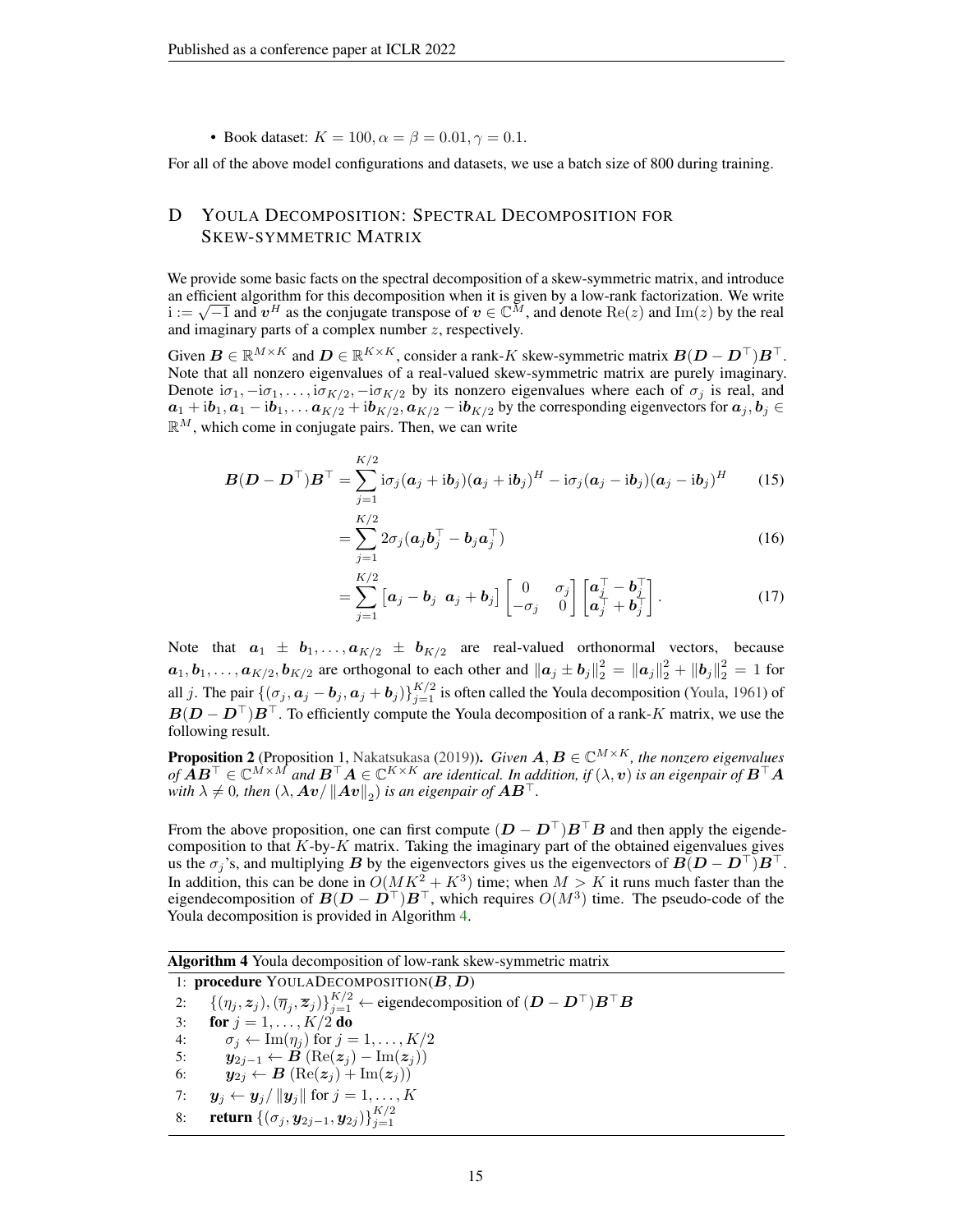### <span id="page-15-1"></span>E PROOFS

### <span id="page-15-0"></span>E.1 PROOF OF THEOREM [1](#page-4-2)

**Theorem 1.** For every subset  $Y \subseteq [M]$ , it holds that  $\det(L_Y) \leq \det(\widehat{L}_Y)$ . Moreover, equality holds *when the size of* Y *is equal to the rank of* L*.*

*Proof of Theorem [1.](#page-4-2)* It is enough to fix  $Y \subseteq [M]$  such that  $1 \le |Y| \le 2K$ , because the rank of both **L** and  $\widehat{L}$  is up to 2K. Denote  $k := |Y|$  and  $\binom{[2K]}{k} := \{I \subseteq [2K]; |I| = k\}$  for  $k \le 2K$ . We recall the definition of  $\widehat{L}$ : given  $V, B, D$  such that  $L = V V^\top + B(D - D^\top)B^\top$ , let  $\{(\rho_i, v_i)\}_{i=1}^K$ be the eigendecomposition of  $VV^\top$  and  $\{(\sigma_j, y_{2j-1}, y_{2j})\}_{j=1}^{K/2}$  be the Youla decomposition of  $B(D - D^{\top})B^{\top}$ . Denote  $\boldsymbol{Z} := [\boldsymbol{v}_1, \dots, \boldsymbol{v}_K, \boldsymbol{y}_1, \dots, \boldsymbol{y}_K] \in \mathbb{R}^{M \times 2K}$  and

$$
\mathbf{X} := \text{diag}\left(\rho, \ldots, \rho_K, \begin{bmatrix} 0 & \sigma_1 \\ -\sigma_1 & 0 \end{bmatrix}, \ldots, \begin{bmatrix} 0 & \sigma_{K/2} \\ -\sigma_{K/2} & 0 \end{bmatrix}\right),
$$

$$
\widehat{\mathbf{X}} := \text{diag}\left(\rho_1, \ldots, \rho_K, \begin{bmatrix} \sigma_1 & 0 \\ 0 & \sigma_1 \end{bmatrix}, \ldots, \begin{bmatrix} \sigma_{K/2} & 0 \\ 0 & \sigma_{K/2} \end{bmatrix}\right),
$$

so that  $L = ZXZ^{\top}$  and  $\hat{L} = Z\hat{X}Z^{\top}$ . Applying the Cauchy-Binet formula twice, we can write the determinant of the principal submatrices of both  $\hat{L}$  and  $\hat{L}$ :

<span id="page-15-3"></span><span id="page-15-2"></span>
$$
\det(\mathbf{L}_{Y}) = \sum_{I \in \binom{[2K]}{k}} \sum_{J \in \binom{[2K]}{k}} \det(\mathbf{X}_{I,J}) \det(\mathbf{Z}_{Y,I}) \det(\mathbf{Z}_{Y,J}),
$$
(18)  

$$
\det(\widehat{\mathbf{L}}_{Y}) = \sum_{I \in \binom{[2K]}{k}} \sum_{J \in \binom{[2K]}{k}} \det(\widehat{\mathbf{X}}_{I,J}) \det(\mathbf{Z}_{Y,I}) \det(\mathbf{Z}_{Y,J})
$$

$$
= \sum_{I \in \binom{[2K]}{k}} \det(\widehat{\mathbf{X}}_{I}) \det(\mathbf{Z}_{Y,I})^{2},
$$
(19)

where Eq. [\(19\)](#page-15-2) follows from the fact that  $\hat{\mathbf{X}}$  is diagonal, which means that  $\det(\hat{\mathbf{X}}_{I,J}) = 0$  for  $I \neq J$ . When the size of Y is equal to the rank of L (i.e.,  $k = 2K$ ), the summations in Eqs. [\(18\)](#page-15-3) and [\(19\)](#page-15-2) simplify to single terms:  $\det(L_Y) = \det(X) \det(Z_{Y,:})^2$ K), the summations in Eqs. (18) a<br>and det( $\hat{\mathbf{L}}_Y$ ) = det( $\hat{\mathbf{X}}$ ) det( $\mathbf{Z}_{Y,:}$ ) 2 . Now, observe that the determinants of the full X and  $\hat{X}$  matrices are identical:  $det(X) = det(\hat{X}) =$  $\prod_{i=1}^K \rho_i \prod_{j=1}^{K/2} \sigma_j^2$ . Hence, it holds that  $\det(L_Y) = \det(\widehat{L}_Y)$ . This proves the second statement of the theorem.

To prove that  $\det(L_Y) \leq \det(\widehat{L}_Y)$  for smaller subsets Y, we will use the following:

<span id="page-15-4"></span>**Claim 1.** For every  $I, J \in \binom{[2K]}{k}$  such that  $\det(X_{I,J}) \neq 0$ , there exists a (nonempty) collection of subset pairs  $\mathcal{S}(I,J) \subseteq \binom{[2K]}{k} \times \binom{[2K]}{k}$  such that

$$
\sum_{(I',J')\in\mathcal{S}(I,J)}\det(\mathbf{X}_{I,J})\det(\mathbf{Z}_{Y,I})\det(\mathbf{Z}_{Y,J})\leq \sum_{(I',J')\in\mathcal{S}(I,J)}\det(\widehat{\mathbf{X}}_{I,I})\det(\mathbf{Z}_{Y,I})^2.
$$
 (20)

<span id="page-15-5"></span>Claim 2. *The number of nonzero terms in Eq. [\(18\)](#page-15-3) is identical to that in Eq. [\(19\)](#page-15-2).*

Combining Claim [1](#page-15-4) with Claim [2](#page-15-5) yields

$$
\det({\boldsymbol{L}}_Y)=\sum_{I,J\in\binom{[2K]}{k}}\det({\boldsymbol{X}}_{I,J})\det({\boldsymbol{Z}}_{Y,I})\det({\boldsymbol{Z}}_{Y,J})\leq \sum_{I\in\binom{[2K]}{k}}\det(\widehat{{\boldsymbol{X}}}_{I,I})\det({\boldsymbol{Z}}_{Y,I})^2=\det(\widehat{{\boldsymbol{L}}}_Y).
$$

We conclude the proof of Theorem [1.](#page-4-2) Below we provide proofs for Claim [1](#page-15-4) and Claim [2.](#page-15-5)

*Proof of Claim [1.](#page-15-4)* Recall that X is a block-diagonal matrix, where each block is of size either 1-by-1, containing  $\rho_i$ , or 2-by-2, containing both  $\sigma_j$  and  $-\sigma_j$  in the form  $\begin{bmatrix} 0 & \sigma_j \\ -\sigma_j & 0 \end{bmatrix}$ . A submatrix  $X_{I,J} \in \mathbb{R}^{k \times k}$  with rows I and columns J will only have a nonzero determinant if it contains no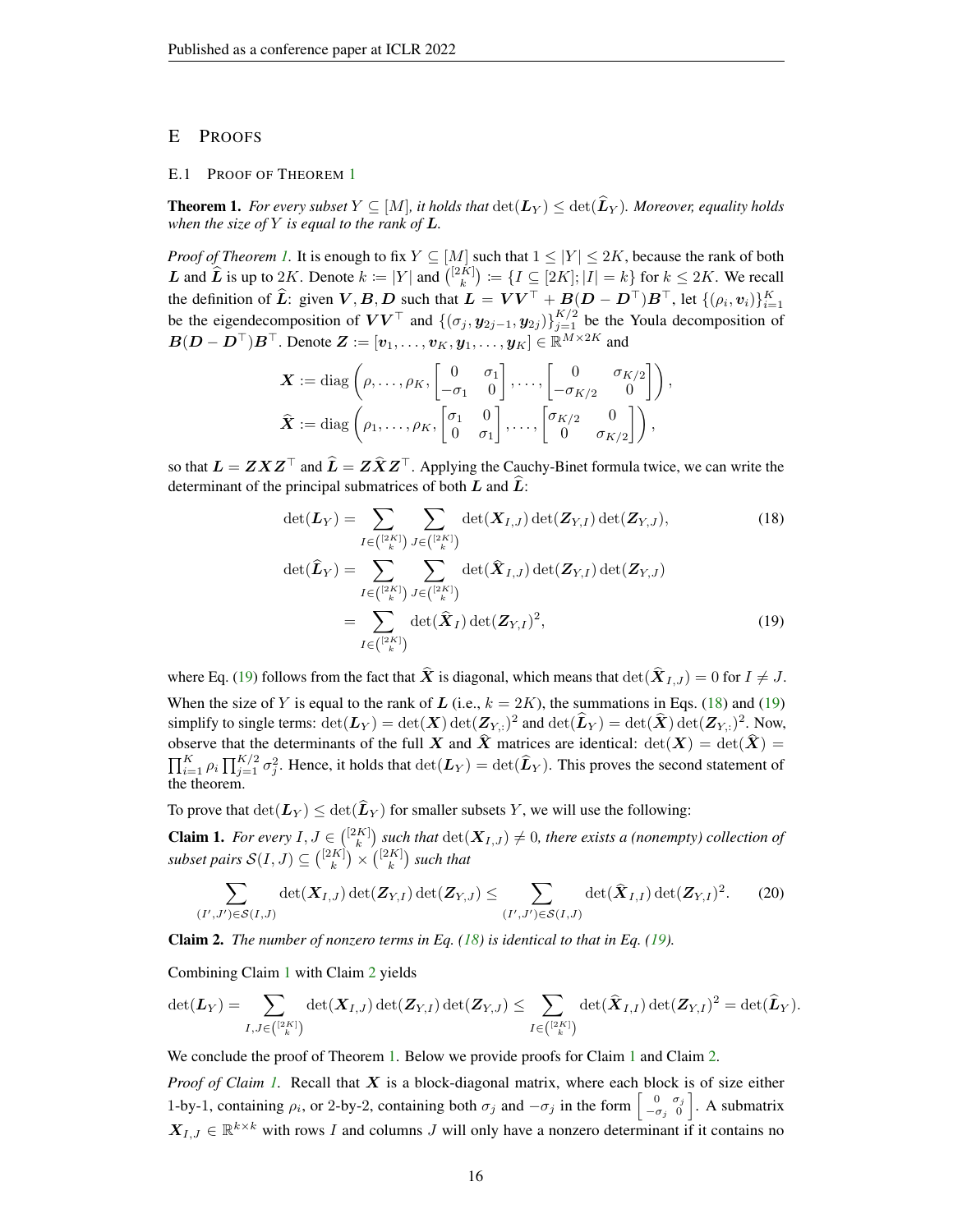all-zero row or column. Hence, any  $X_{I,J}$  with nonzero determinant will have the following form (or some permutation of this block-diagonal):

XI,J = ρp<sup>1</sup> · · · 0 . . . . . . . . . 0 0 . . . ρp|<sup>P</sup> I,J <sup>|</sup> ±σq<sup>1</sup> · · · 0 . . . . . . . . . 0 · · · ±σq|QI,J <sup>|</sup> 0 σr<sup>1</sup> −σr<sup>1</sup> 0 . . . 0 <sup>0</sup> <sup>σ</sup>r|RI,J <sup>|</sup> −σr|RI,J <sup>|</sup> 0 (21)

and we denote  $P^{I,J} := \{p_1, \ldots, p_{|P^{I,J}|}\}, Q^{I,J} := \{q_1, \ldots, q_{|Q^{I,J}|}\}, \text{and } R^{I,J} := \{r_1, \ldots, r_{|R^{I,J}|}\}.$ Indices  $p \in P^{I,J}$  yield a diagonal matrix with entries  $\rho_p$ . For such p, both I and J must contain index p. Indices  $r \in R^{I,J}$  yield a block-diagonal matrix of the form  $\begin{bmatrix} 0 & \sigma_r \\ -\sigma_r & 0 \end{bmatrix}$ . For such r, both I and J must contain a pair of indices,  $(K + 2r - 1, K + 2r)$ . Finally, indices  $q \in Q^{I,J}$  yield a diagonal matrix with entries of  $\pm \sigma_q$  (the sign can be + or −). For such q, I contains  $K + 2q - 1$  or  $K + 2q$ , and J must contain the other. Note that there is no intersection between  $Q^{I,J}$  and  $R^{I,J}$ .

If  $Q^{I,J}$  is an empty set (i.e.,  $I = J$ ), then  $\det(\mathbf{X}_{I,J}) = \det(\hat{\mathbf{X}}_{I,J})$  and

$$
\det(\mathbf{X}_{I,J})\det(\mathbf{Z}_{Y,I})\det(\mathbf{Z}_{Y,J})=\det(\hat{\mathbf{X}}_I)\det(\mathbf{Z}_{Y,I})^2.
$$
\n(22)

Thus, the terms in Eq. [\(18\)](#page-15-3) in this case appear in Eq. [\(19\)](#page-15-2). Now assume that  $Q^{I,J} \neq \emptyset$  and consider the following set of pairs:

$$
\mathcal{S}(I,J) := \{ (I',J') \; : \; P^{I,J} = P^{I',J'}, Q^{I,J} = Q^{I',J'}, R^{I,J} = R^{I',J'} \}.
$$

In other words, for  $(I', J') \in S(I, J)$ , the diagonal  $X_{I', J'}$  contains  $\rho_p$ ,  $\begin{bmatrix} 0 & \sigma_r \\ -\sigma_r & 0 \end{bmatrix}$  exactly as in  $X_{I, J}$ . However, the signs of the  $\sigma_r$ 's may differ from  $X_{I,J}$ . Combining this observation with the definition of  $\hat{X}$ ,

$$
|\det(\mathbf{X}_{I',J'})| = |\det(\mathbf{X}_{I,J})| = \det(\widehat{\mathbf{X}}_I) = \det(\widehat{\mathbf{X}}_{I'}) = \det(\widehat{\mathbf{X}}_J) = \det(\widehat{\mathbf{X}}_{J'}).
$$
 (23)

Therefore,

<span id="page-16-0"></span>
$$
\sum_{(I',J')\in\mathcal{S}(I,J)} \det(\boldsymbol{X}_{I',J'}) \det(\boldsymbol{Z}_{Y,I'}) \det(\boldsymbol{Z}_{Y,J'})
$$
\n(24)

$$
\leq \sum_{(I',J')\in\mathcal{S}(I,J)} \left| \det(\boldsymbol{X}_{I',J'}) \right| \det(\boldsymbol{Z}_{Y,I'}) \det(\boldsymbol{Z}_{Y,J'}) \tag{25}
$$

$$
= \det(\widehat{\mathbf{X}}_I) \sum_{(I',J') \in \mathcal{S}(I,J)} \det(\mathbf{Z}_{Y,I'}) \det(\mathbf{Z}_{Y,J'})
$$
(26)

$$
\leq \det(\widehat{\mathbf{X}}_I) \sum_{(I',\ast) \in \mathcal{S}(I,J)} \det(\mathbf{Z}_{Y,I'})^2 \tag{27}
$$

$$
= \sum_{(I',\ast)\in\mathcal{S}(I,J)}^{(I',\ast)\in\mathcal{S}(I,J)} \det(\widehat{\mathbf{X}}_{I'}) \det(\mathbf{Z}_{Y,I'})^2
$$
\n(28)

where the third line comes from Eq. [\(23\)](#page-16-0) and the fourth line follows from the rearrangement inequality. Note that application of this inequality does not change the number of terms in the sum. This completes the proof of Claim [1.](#page-15-4)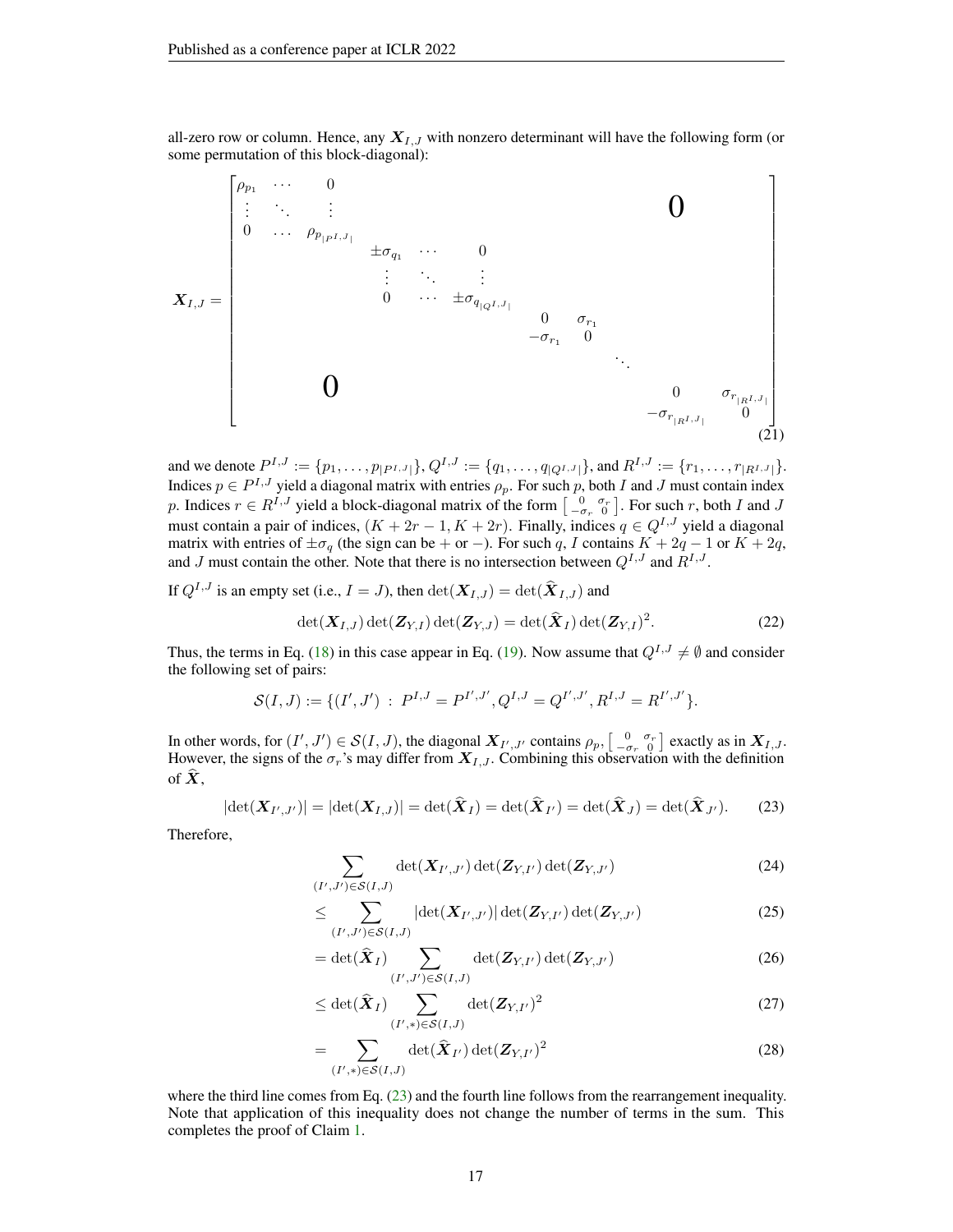*Proof of Claim [2.](#page-15-5)* In Eq. [\(19\)](#page-15-2), observe that  $\det(\hat{\boldsymbol{X}}_I) \det(\boldsymbol{Z}_{Y,I})^2 \neq 0$  if and only if  $\det(\hat{\boldsymbol{X}}_I) \neq 0$ . Proof of Claim 2. In Eq. (19), observe that  $\det(\mathbf{X}_I) \det(\mathbf{Z}_{Y,I})^2 \neq 0$  if and only if  $\det(\mathbf{X}_I) \neq 0$ .<br>Since all  $\rho_i$ 's and  $\sigma_j$ 's are positive, the number of  $I \subseteq [2K], |I| = k$  such that  $\det(\hat{\mathbf{X}}_I) \neq 0$  is equal to  $\binom{2K}{k}$ . Similarly, the number of nonzero terms in Eq. [\(18\)](#page-15-3) equals the number of possible choices of  $I, J \in \binom{[2K]}{k}$  such that  $\det(\mathbf{X}_{I,J}) \neq 0$ . This can be counted as follows: first choose i items in  $\{ \rho_1, \ldots, \rho_K \}$  for  $i = 0, \ldots, k$ ; then, choose j items in  $\left\{ \begin{bmatrix} 0 & \sigma_1 \\ -\sigma_1 & 0 \end{bmatrix}, \ldots, \begin{bmatrix} 0 & \sigma_{K/2} \\ -\sigma_{K/2} & 0 \end{bmatrix} \right\}$  $\begin{bmatrix} 0 & \sigma_{K/2} \\ -\sigma_{K/2} & 0 \end{bmatrix}$  for  $j = 0, \ldots, \lfloor \frac{k-i}{2} \rfloor$ ; lastly, choose  $k - i - 2j$  of  $\{\pm \sigma_q; q \notin R^{I,J}\}$ , then choose the sign for each of these ( $\sigma_q$  or  $-\sigma_q$ ). Combining all of these choices, the total number of nonzero terms is:

$$
\sum_{i=0}^{k} \underbrace{\binom{K}{i}}_{\text{choice of } \rho_p} \sum_{j=0}^{\lfloor \frac{k-i}{2} \rfloor} \underbrace{\binom{K/2}{j}}_{\text{choice of } \lfloor \frac{0}{-\sigma_r} \rfloor} \underbrace{\binom{K/2-j}{k-i-2j}}_{\text{choice of } \pm \sigma_q} \underbrace{2^{k-i-2j}}_{\text{choice of } \pm \sigma_q}
$$
 (29)

$$
=\sum_{i=0}^{k} \binom{K}{i} \binom{K}{k-i}
$$
(30)  

$$
\binom{2K}{}
$$

$$
=\binom{2K}{k} \tag{31}
$$

where the second line comes from the fact that  $\binom{2n}{m} = \sum_{j=0}^{\lfloor \frac{m}{2} \rfloor} \binom{n}{j} \binom{n-j}{m-2j} 2^{m-2j}$  for any integers *n*, *m* ∈ N such that *m* ≤ 2*n* (see (1.69) in [Quaintance](#page-10-19) [\(2010\)](#page-10-19)), and the third line follows from the fact that  $\sum_{i=0}^{r} {m \choose i} {n \choose r-i} = {n+m \choose r}$  for *n*, *m*, *r* ∈ N (Vandermonde's identity). Hence, both the number of nonzero terms in Eqs. [\(18\)](#page-15-3) and [\(19\)](#page-15-2) is equal to  $\binom{2K}{k}$ . This completes the proof of Claim [2.](#page-15-5)  $\Box$ 

### <span id="page-17-0"></span>E.2 PROOF OF PROPOSITION [1](#page-5-2)

Proposition 1. *The tree-based sampling procedure* SAMPLEDPP *in Algorithm [3](#page-5-1) runs in time*  $O(\tilde{K} + k^3 \log M + k^4)$ , where k is the size of the sampled set<sup>[†††](#page-17-2)</sup>.

*Proof of Proposition [1.](#page-5-2)* Since computing  $p_{\ell}$  takes  $O(k^2)$  from Eq. [\(12\)](#page-5-4), and since the binary tree has depth  $O(\log M)$ , SAMPLEITEM in Algorithm [3](#page-5-1) runs in  $O(k^2 \log M)$  time. Moreover, the query matrix  $Q^Y$  can be updated in  $O(k^3)$  time as it only requires a k-by-k matrix inversion. Therefore, the overall runtime of the tree-based elementary DPP sampling algorithm (after pre-processing) is  $O(k^3 \log M + k^4)$ . This improves the previous  $O(k^4 \log M)$  runtime studied in [Gillenwater et al.](#page-10-9) [\(2019\)](#page-10-9). Combining this with elementary DPP selection (Line [15](#page-5-5) in Algorithm [3\)](#page-5-1), we can sample a set in  $O(K + k^3 \log M + k^4)$  time. This completes the proof of Proposition [1.](#page-5-2) П

### <span id="page-17-1"></span>E.3 PROOF OF THEOREM [2](#page-6-1)

**Theorem 2.** *Given an NDPP kernel*  $\mathbf{L} = \mathbf{V}\mathbf{V}^{\top} + \mathbf{B}(\mathbf{D} - \mathbf{D}^{\top})\mathbf{B}^{\top}$  *for*  $\mathbf{V}, \mathbf{B} \in \mathbb{R}^{M \times K}, \mathbf{D} \in$  $\mathbb{R}^{K\times K}$ , consider the proposal kernel  $\widehat{L}$  as proposed in Section [4.1.](#page-3-5) Let  $\{\sigma_j\}_{j=1}^{K/2}$  be the positive *eigenvalues obtained from the Youla decomposition of*  $B(D-D^\top)B^\top$ *. If*  $V\perp B$ *, then*  $\frac{\det(L+I)}{\det(L+I)}=$  $\prod_{j=1}^{K/2}\left(1+\frac{2\sigma_j}{\sigma_j^2+1}\right)\leq \left(1+\omega\right)^{K/2}\!,$  where  $\omega=\frac{2}{K}\sum_{j=1}^{K/2}\frac{2\sigma_j}{\sigma_j^2+1}$  $\frac{2\sigma_j}{\sigma_j^2+1} \in (0,1].$ 

*Proof of Theorem [2.](#page-6-1)* Since the column spaces of  $V$  and  $B$  are orthogonal, the corresponding eigenvectors are also orthogonal, i.e.,  $Z^{\top}Z = I_{2K}$ . Then,

$$
\det(\boldsymbol{L} + \boldsymbol{I}) = \det(\boldsymbol{Z}\boldsymbol{X}\boldsymbol{Z}^{\top} + \boldsymbol{I}) = \det(\boldsymbol{X}\boldsymbol{Z}^{\top}\boldsymbol{Z} + \boldsymbol{I}_{2K}) = \det(\boldsymbol{X} + \boldsymbol{I}_{2K})
$$
(32)

$$
= \prod_{i=1}^{K} (\rho_i + 1) \prod_{j=1}^{K/2} \det \left( \begin{bmatrix} 1 & \sigma_j \\ -\sigma_j & 1 \end{bmatrix} \right)
$$
 (33)

<span id="page-17-3"></span>
$$
= \prod_{i=1}^{K} (\rho_i + 1) \prod_{j=1}^{K/2} (\sigma_j^2 + 1)
$$
\n(34)

<span id="page-17-2"></span><sup>&</sup>lt;sup>†††</sup>Computing  $p_\ell$  via Eq. [\(12\)](#page-5-4) improves on [Gillenwater et al.](#page-10-9) [\(2019\)](#page-10-9)'s  $O(k^4 \log M)$  runtime for this step.